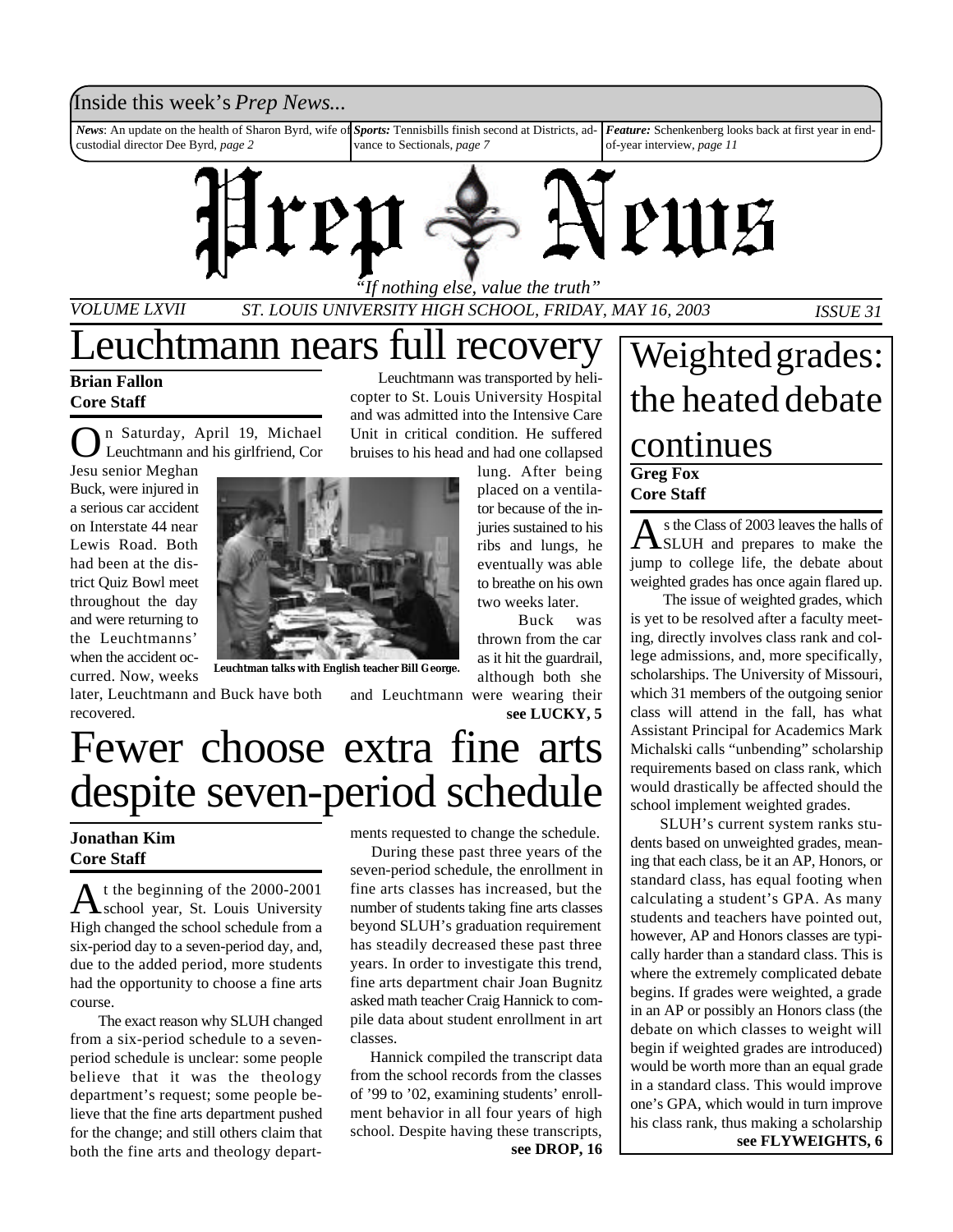### $\frac{2}{2}$  Mews May 16, 2003 Six Jr. Bills perform at state band evaluation in Columbia trumpet all received ones.

### **Sean Rapp Reporter**

S ix SLUH students participated in the<br>state band evaluation on Sat., May 3.  $\bigcap$  ix SLUH students participated in the The event is held each year at the University of Missouri-Columbia. Bryan Mueller, the band director, accompanied senior Dave Zychinski, sophomores Charles Ullmann and Paul Florek, and freshmen Jim Schaefer, Nick Niehaus, and Timo Kim on Saturday, May 3. Each high school in Missouri is allowed to send a few band students each year to attend and be evaluated. Each student is scored on a scale of one to three, with one being the highest; soloists Kim on the tenor sax, Ullmann on the tuba, and Florek on the

"I was confident that the soloists would score ones," said Mueller.

The brass quintet, a small group made up of Dave Zychinski on the French horn, Niehaus on the trumpet, Schaefer on the trumpet, Florek, and Ullmann, scored a two plus, the second highest ranking.

"I'm very proud that our small brass groups have been so successful," said Mueller, who said he agreed with the state's final evaluations. "They played college-level music," added Mueller, "but just fell short of excellence."

Florek said that he "really enjoyed working with (the brass quintet). We worked very hard for many weeks, but it paid off in the end." Mueller hopes to have more participants next year.

## *Prep News*68 steps to the plate *PN 68 will have six editors*

#### **By the** *Prep News*

A s the sweet strains of "Possum King-<br>
dom" fade forever from the memory s the sweet strains of "Possum Kingof the *Prep News*, moderator Stephen Q. Missey looks forward to next year, as he names the staff for Volume 68. Brian

Kane will end his three-year tenure as a junior staffer by stepping into the role of editor in chief, with Brian Fallon and Jon Kim becoming editors. On the sports side, Dave Mueller and Patrick Meek have been named cosports editors, re-

calling the days of yesteryear, Volume 65, when Peter Bartz-Gallagher and Matt Snively shared the athletic support. The feature presentation will come to you next year without previews, as Charlie Hall looks to show his prosody magicianship as features editor.

The World Series-winning *Prep*

*News* will lose two big boppers to free agency, one aging vet to retirement, and another speedster to career-ending injury. *PN* 67 editor in chief Matt Hoffman, editors Denis Agniel and Geoff Brusca, and sports editor Tim Piechowski will ride off into the sunset, passing down old batting

gloves, eye black, and dirty hats to the young guns. The staff also loses the services of bench j o c k e y s extraordinaire Rico Bertucci, Dan Sinnett, Pat Stephens, and Matt M o r r i s . Said skipper

Missey, "To fol-

low Matt Hoffman as editor in chief that's daunting. To follow Brusca and Agniel as writers and editors and their talent is going to be hard. To follow Tim Piechowski as sports editor and his organization will be tough, (but) these guys (the *PN* 68 staff) are good,"

**see VOL 68, 17**

## Sharon Byrd slowly recovers from aneurysms

#### **Tom Fontana Reporter**

S haron Byrd, wife of SLUH Custodial<br>Supervisor Dee Byrd, has been slowly  $\bigcap$  haron Byrd, wife of SLUH Custodial making headway on her arduous recovery from the three brain aneurysms that sent her to Barnes-Jewish Hospital on Sept. 19, 2002.

 An aneurysm is an abnormal bloodfilled expansion of a blood vessel. Doctors were able to successfully operate on two of the three aneurysms soon after Sharon Byrd's admission to the hospital. However, the third aneurysm was so small that the doctors were not sure if an operation was possible.

 The third aneurysm will remain in place at least until this August, when the Byrds have an appointment scheduled to have another CAT scan and discuss the possibility of removing the third aneurysm.

 Sharon Byrd is currently undergoing speech, physical, and occupational therapy. Dee Byrd commented that her speech still consists of "very few words...mostly mumbling." Next week the Byrds have an appointment to explore the possibilities of what Dee Byrd described as "a computer device to help with her communication."

 The physical therapy has proved more successful. Sharon can now walk with the assistance of a walker, though she still has no movement in her right arm. Dee Byrd recognizes that Sharon's recovery "is a slow process," saying 'We just have to be patient."

 Though total recovery may be a long way off, Sharon's spiritual recovery is cause for hope. Dee Byrd said, "Her spirit is very good."

 The thoughts and prayers of the entire SLUH community continue to be with the Byrd family.



*PN* **68 editors display their idiotic optimism**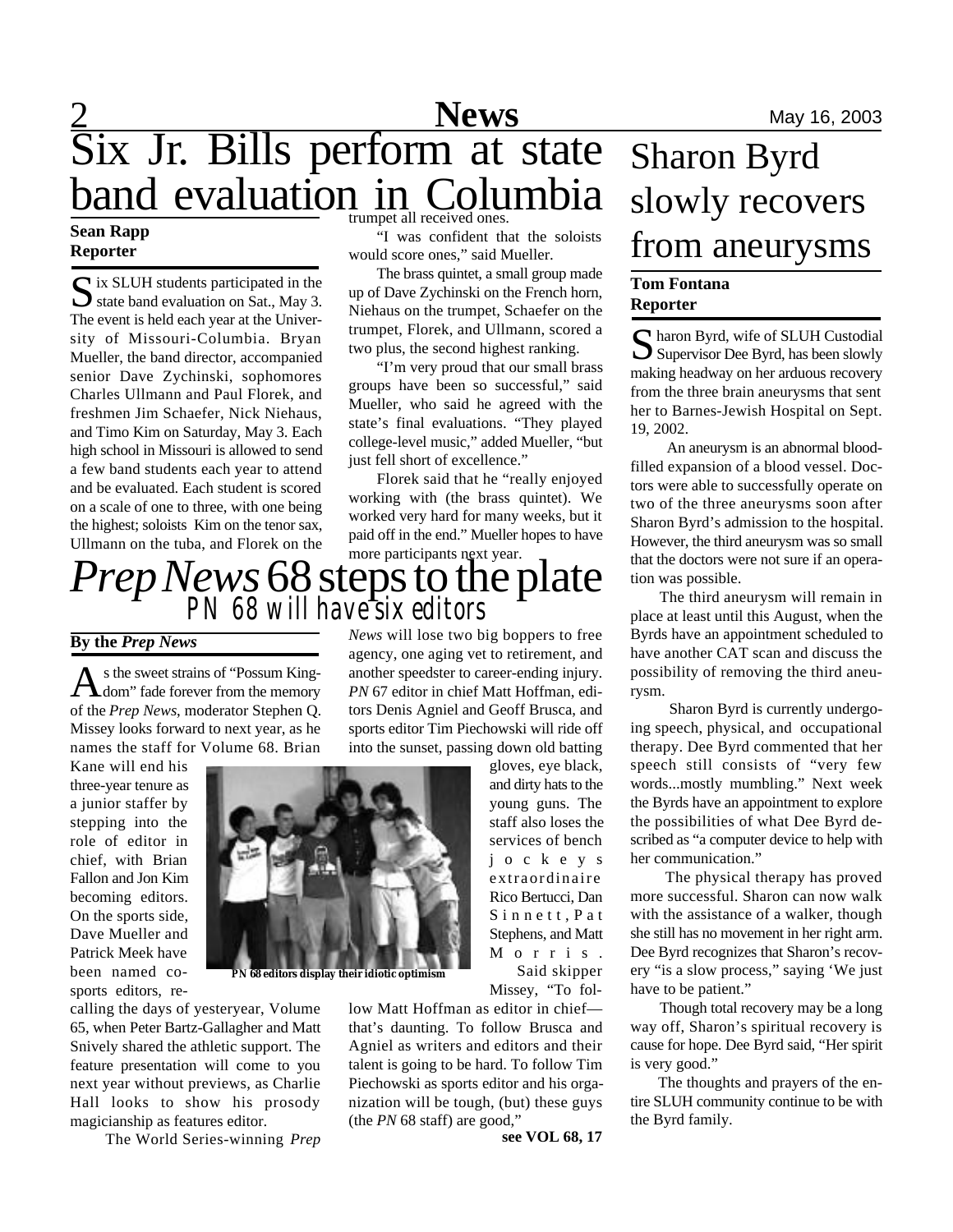## May 16, 2003 **News** 3

Three more teachers to hit the dusty trail GRIER HEADED PARKER TO PHAM CONTINUES

### TO NYU

#### **Patrick Meek Core Staff**

W hether singing at all-<br>school assemblies or actively engaging students in classroom discussion, for the past three years English teacher Miles Grier has been a prominent figure at St. Louis U. High.

Grier, a native of Cincinnati, Ohio, began working at SLUH three years ago after graduating from Washington University in St. Louis.

"When I applied to teach at several high schools here and in Cincinnati, I knew, after visiting, that SLUH was where I wanted to teach," commented Grier.



Since beginning at SLUH, Grier has been an active participant in many activities. In his first year, Grier helped coach singers for various school concerts. In the past two years, Grier has become a coach for both Mock Trial and the tennis team.

When recalling his time at SLUH, one moment sticks out in Grier's mind.

"The first day I was teaching here in summer school, I was passing out the syllabus and introducing myself to the class. I stood up and hit my head on the TV. It was a bad start, but I was able to move on," chuckled Grier.

Now Grier will be moving on to New York University in order to pursue a graduate degree in American studies. While in New York City, Grier hopes to concentrate on two areas.

> "I want to focus on the legacy that **see GRIER, 5**

## ATTEND SLU

#### **Drew Deubner Reporter**

 $A$  lthough he has been teaching here<br>of the mere two years, it is clear that for a mere two years, it is clear that English teacher Rusty Parker has made a lasting impression on the students he has taught. Parker, who was a member of the class of 1997, said, "During the 2001- 2002 school year, I served as a member of the ASC and was truly blessed to be teaching at

SLUH."

Parker stayed on to teach part-time during this school year, and currently teaches freshman English classes. In



the time after school, Parker does not slow down, coaching C-team Inline Hockey, and with supervising community service at the Humane Society.

 Since Parker has greatly enjoyed his time here at SLUH, it is not easy for him to digest the fact that he is leaving.

 "Some of my favorite memories were made here," he said, "and that makes it very hard to uproot everything I have done and leave."

 Paker also noted, "Visits by students and former students were some of my favorite memories, and now I can't experience those anymore."

Next year, Parker will be attending SLU to work on a master's degree in English.

 "I will definitely continue teaching high school English, and hopefully I will be able to come back and teach here," he said.

 Parker will certainly be missed as a part of the faculty, the English department, and the SLUH community as a whole.

### JESUIT FORMATION

#### **David Schwarz Reporter**

In a short while, teacher Nhan Pham,<br>IS.J., who has taught at SLUH for a n a short while, teacher Nhan Pham, year, will be reassigned to another location to be determined by the Jesuits. He doesn't know exactly where he is headed yet, but says he will go "where the needs are." At SLUH, Pham moderates the

Weightlifting Club, and also works at Loyola Academy, where he teaches voice to students through gospel music.



Pham came to SLUH in the fall of

2002 and has been teaching two sophomore classes of theology and one freshman class of advanced algebra, which he took over from math teacher Joseph Schulte. At the beginning of the school year, he says, he was concerned about only teaching one class but was "glad to see that the classes were picking up."

Pham cites one of his favorite accomplishments as "being able to walk down the hall and see people I know."

Pham, as a Jesuit scholastic, has been studying for the past five years. Having previously worked in Belize in a campus ministry office, teaching at SLUH has been a "different change" for him.

"During formation year," said Pham, "there is a period called regency where (we) will go out to work to teach high school in a typical period of three years."

Fellow theology teacher Brian Christopher, S.J., commented, "Nhan is a quiet and gentle guy...but always has a good presence in the office."

Pham concluded by simply stating,"I have always liked SLUH, and I would love to come back."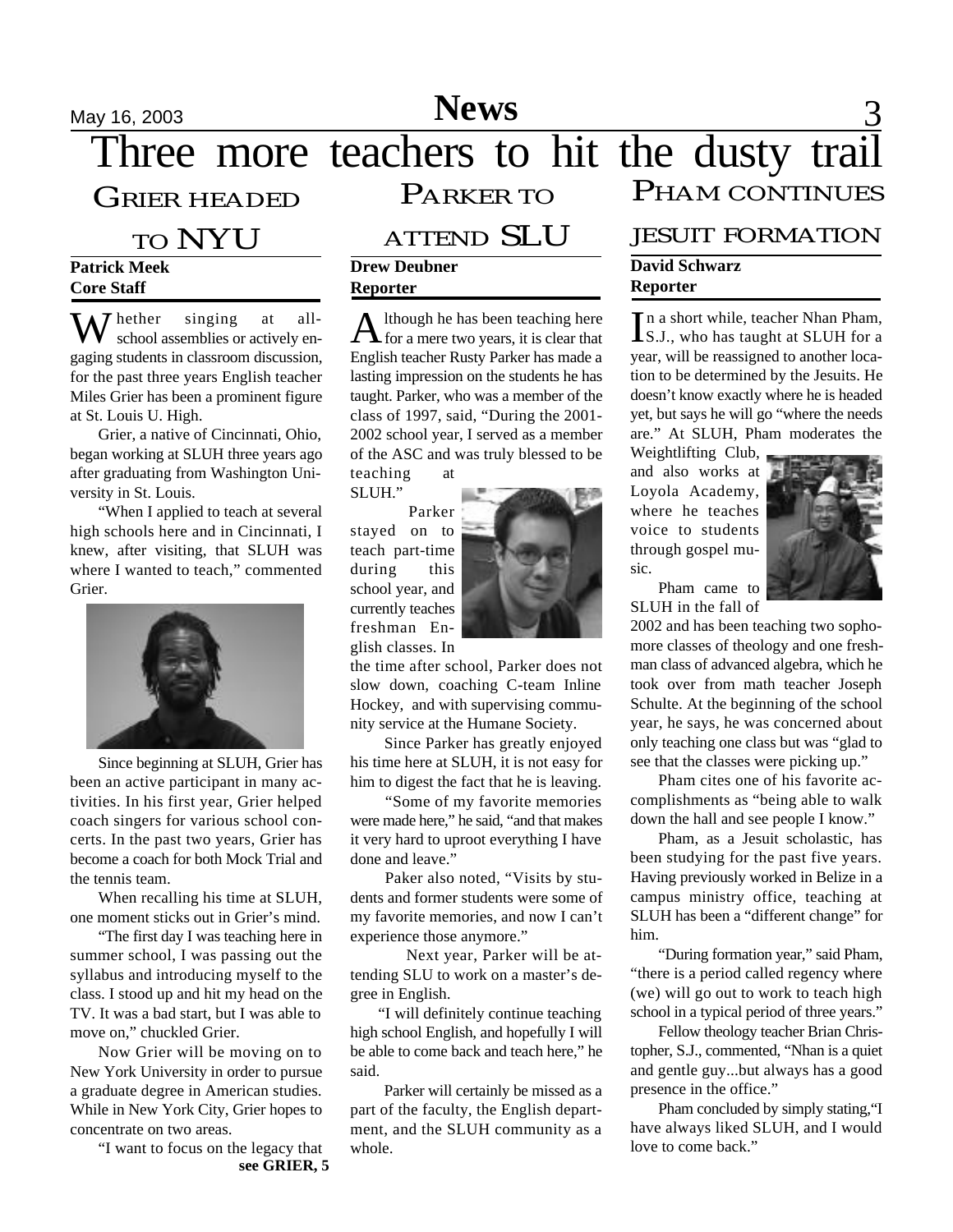## **1 News** May 16, 2003 teachers plan to pursue studies

### **Tim Huether Reporter**

T his year, the halls of SLUH have been graced by three SLUH alumni as part of the Alum Service Corps (ASC): history teachers Stephen Casey and Chris Kellett, and math and science teacher John Shen. Now, because their year of service is over,



we must see these men off. Casey, '98,

taught seniors in AP American Politics. While

here, Casey has also coached JV lacrosse, helped with the senior Kairos retreat, occasionally watched the rec-room after school, helped with the Advisory Committee for Student Affairs (ACSA), worked with the community service sites Our Little Haven on Mondays and Casey's Angels on Tuesdays, helped with the organization of Cardboard Castles, and planned multiple senior prayer services. Next school year, Casey will return to Wash U.—where he received B.A.'s in political science and business—and begin law school.

Commenting on Casey, social studies department chair Peggy Pride said, "He has done a wonderful job this year. He jumped right in and gave the kids a great experience. He brought in excellent guest speakers and gave the students a diverse view of the political scene. I think that he will make an excellent lawyer."

Looking ahead, Casey said, "For the first five to seven years after I graduate, I will probably be in a firm somewhere or working for the government in some agency or department to pay back all of the loans I have." Casey said that afterwards he could see himself doing anything from holding public office to teaching again.

Casey recalled many enjoyable experiences this year, including prom, everyday class discussion with seniors, the senior prayer services, Junior Ring, the field trip he took with his class, and Senior Follies. Casey enjoyed the Senior Follies because "(the seniors) gave me a little trouble."

Overall, Casey said, "I have had a great time. I have felt supported by a lot of people. I have seen from a different perspective what (the school) is all about and the value of (the community) and the value of what (SLUH) does, and the value of its mission and the value of what (the school) instills in the students not just academically or intellectually but the striving over the past few years to develop the total person.... The kids here are just great. I am really going to miss them....I am really going to miss this place. I am really thankful to be given the opportunity to come back and see (SLUH) from a different perspective."

Kellett, '98, taught U.S. history to juniors. He also helped out with the varsity football team, the JV and varsity wrestling teams,

the Young Republicans Club, t h e J u n i o r Statesmen, and community service site Northside Community Center.

around."



Junior Jim Croghan, who gave a speech about Kellett at the End of School Liturgy, said, "He always demanded the respect of everyone for everyone. No one would be made fun of while he was

Prior to returning through ASC, Kellett went to the University of Missouri-Columbia, where he received his B.A. in history and political science.

Next year, Kellett will be going into Georgetown's law program. After completing his tenure at Georgetown, Kellett thinks that he will be a public interest lawyer.

Among Kellett's favorite moments here are the Roosevelt football game, when many of the second string players went in, because "those are the guys (he) worked with the most." Another great memory for Kellett was the first day of class when, he said, "I was really nervous." The wrestling State finals and going on a field trip to Chicago with the Advanced Physics Topics class were also highlights.

Kellett believes this year has been "an outstanding experience, and I would recommend it to anyone."

Shen, '98, returned to SLUH after four years at the Massachusetts Institute of Technology, where he majored in chem-

istry with a minor in political science.

This year he t a u g h t Advanced Physics



Topics to seniors and geometry to sophomores in addition to occasionally helping science teacher Kent Kershenski with his Physics B class.

Shen also helped coach the B football team, worked with the Robotics Club in its inaugural year, and was the assistant coach of the rugby team.

Freshman rugby player Nick Bettger said, "Mr. Shen was a great coach. He used his extensive experience in rugby to teach us a lot this year."

Shen particularly enjoyed taking the rugby team to the Western Conference Tournament, being the defensive coordinator for B-football for one game, and attending the field trips he took with his physics class.

Next year Shen will be attending the Washington University School of Medicine. Currently Shen is signed up for a four-year degree but has left the option open to switch to a double-degree program, which would take six-and-a-half to seven years to complete. In this case, he would receive both an M.D. and a Ph.D. His Ph.D. could be in many different things, ranging from molecular biology to chemistry.

After his time at Wash. U., Shen could also do a variety of things, but, according to him, "That's a long time away. That's four, at least, and possibly seven years. At this point, if I had to pick today, I think I would go into research."

"I've had a lot of fun here, but I also realize that this is not what I want to do for the rest of my life," said Shen.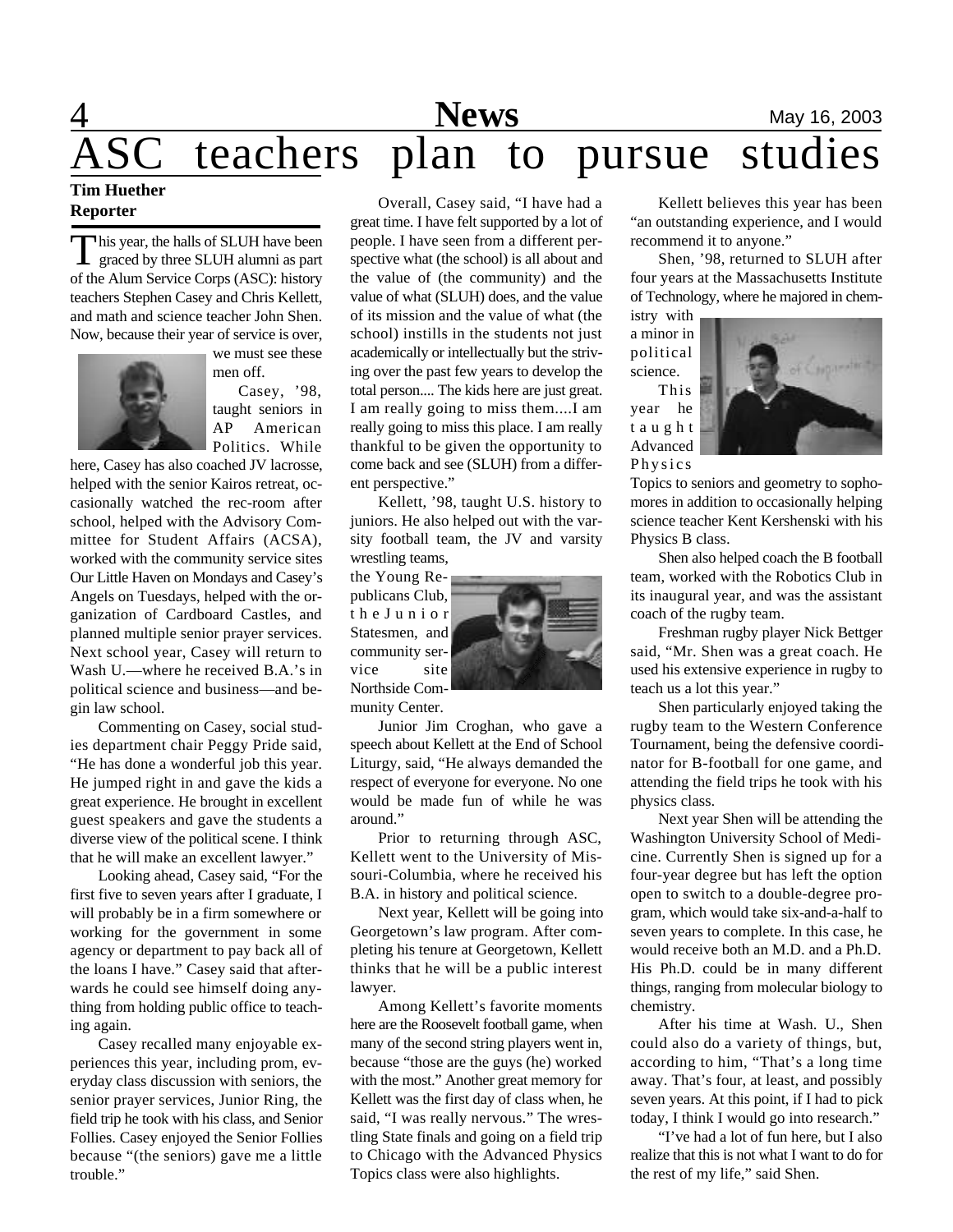### May 16, 2003 **News** 5 Jr. Bills compete in Memphis Russian contest **News**

#### **W. David Mueller Core Staff**

**O**n Saturday, May 3, three Russian<br>pete in a Russian Olympiad with n Saturday, May 3, three Russian students traveled to Memphis to com-Craigmont High School. Junior Greg Moore won a gold medal in his level, and freshmen Mike Moramarco and Jason Rusch received the silver and bronze medals in their own level respectively.

The Russian Olympiad used to be held in St. Louis, where SLUH would compete with MICDS.

"My first two years here, in '97 and '98, MICDS still had a Russian program," Russian teacher Rob Chura said. He continued, "We don't have anyone in Missouri to do this (Olympiad) with anymore."

For the past two years, a few SLUH students have traveled down to Memphis to test their Russian talents against Craigmont High School. The Olympiad

### LUCKY

#### (from 1)

seatbelts. She ended up being released from the hospital the day after the accident with staples on the back of her head and on her ankle.

"She's doing fine. She has a sore shoulder and a cut on her ankle and a cut on her head," said Leuchtmann.

Leuchtmann expressed his appreciation for everyone's thoughtfulness. "I would like to thank everybody for supporting me, sending me cards, praying for me, and all of the Masses that were said for me."

President Paul Sheridan, S.J., even said a Mass for the Leuchtmann family in Mike's hospital room.

"They had to suction me in the middle of Mass, but it was okay," said Leuchtmann.

Three weeks ago at SLUH's dance concert, dance teacher Janet Strzelec dedicated the evening's performance to Leuchtmann and his fast recovery.

As far as academics are concerned, Leuchtmann's teachers have said that he won't have to make up much work and

took place at Rhodes College, and the competitors were questioned by the Rhodes Russian faculty.

"I had to read a piece of text in Russian. Then they would ask me questions about the text in Russian, and I would answer them in Russian," said junior Greg Moore.

Freshman Jason Rusch said, "Mr. Chura gave us packets with everything they could have asked us (for preparation)."

"The three students that decided to do it were well prepared," said Chura. "They studied really hard on the way down there."

"I was so ill-prepared," said Moore. "I tried to study in the van on the way down there.... But, when I got there, kids were telling me not to make them look bad, but I did."

The reward for winning the competition is a trip to Russia this summer. The winner is "the person with the highest (number of) points in the highest level,"

that his grades were high enough that he won't have to make up any of his exams. Leuchtmann has also received an extension to take his Advanced Placement exams, which he will take on May 21 and 22.

When asked about what he remembers about the accident, Leuchtmann explained, "I wasn't really there for it all." However, he was never in a coma.

Luckily, Leuchtmann was well enough to attend senior prom. "It was nice just going back and seeing everybody, all my friends who had come and supported me."

However, a tuxedo that was in Leuchtmann's car for Cor Jesu's prom was destroyed in the accident. Gingiss Formalwear, the company from which Leuchtmann rented, is making the Leuchtmann family replace the tuxedo that was in the back of Mike's car. The company estimates the tuxedo to be worth around \$1,000. Leuchtmann said, "The tuxedo was just laying in the middle seat, but it has holes right through the middle. I have no idea how."

said Chura. There are four levels in the competition, one for each grade level. Because there was only one senior competitor and he won last year, Moore would have won the trip for placing first on the junior level. But he is already going to Russia this summer as part of SLUH's exchange program. Therefore, the trip was awarded to the second-place finisher on the junior level.

Next year, the competition will move back to St. Louis. SLUH has a much larger population of Russian students than Craigmont High School. "The move just makes sense," said Chura. So Chura hopes that the participation will improve next year to "hopefully closer to 30 kids."

### GRIER

#### (from 3)

Shakespeare bequeathed to American writers, especially in terms of what it means to be a man and what it means to be white and black. I also want to analyze and criticize current pop culture," said Grier.

"Mr. Grier is a really good teacher and has brought a new insight into learning. You never know what is going to happen next in class," said junior Anthony Borchardt.

"My impression (of Grier) is he works really hard and is devoted to being a good teacher," said English department chair Chuck Hussung. "He has his own way of approaching students, both serious and playful. What I have observed in his class is (his ability) to connect distant cultural territorities together and how they share the same concerns."

"I am grateful for the opportunity to work with a faculty with such high standards and receptive students who have humored me," concluded Grier.

During this time, Grier has noted two changes at SLUH.

"I think the administration is putting on a lot more programs to address the student's whole life, not just their academic life," said Grier. "Among students (I see) more enthuthiasm, a greater sense of responsibility, and an intense effort to try to make a contribution."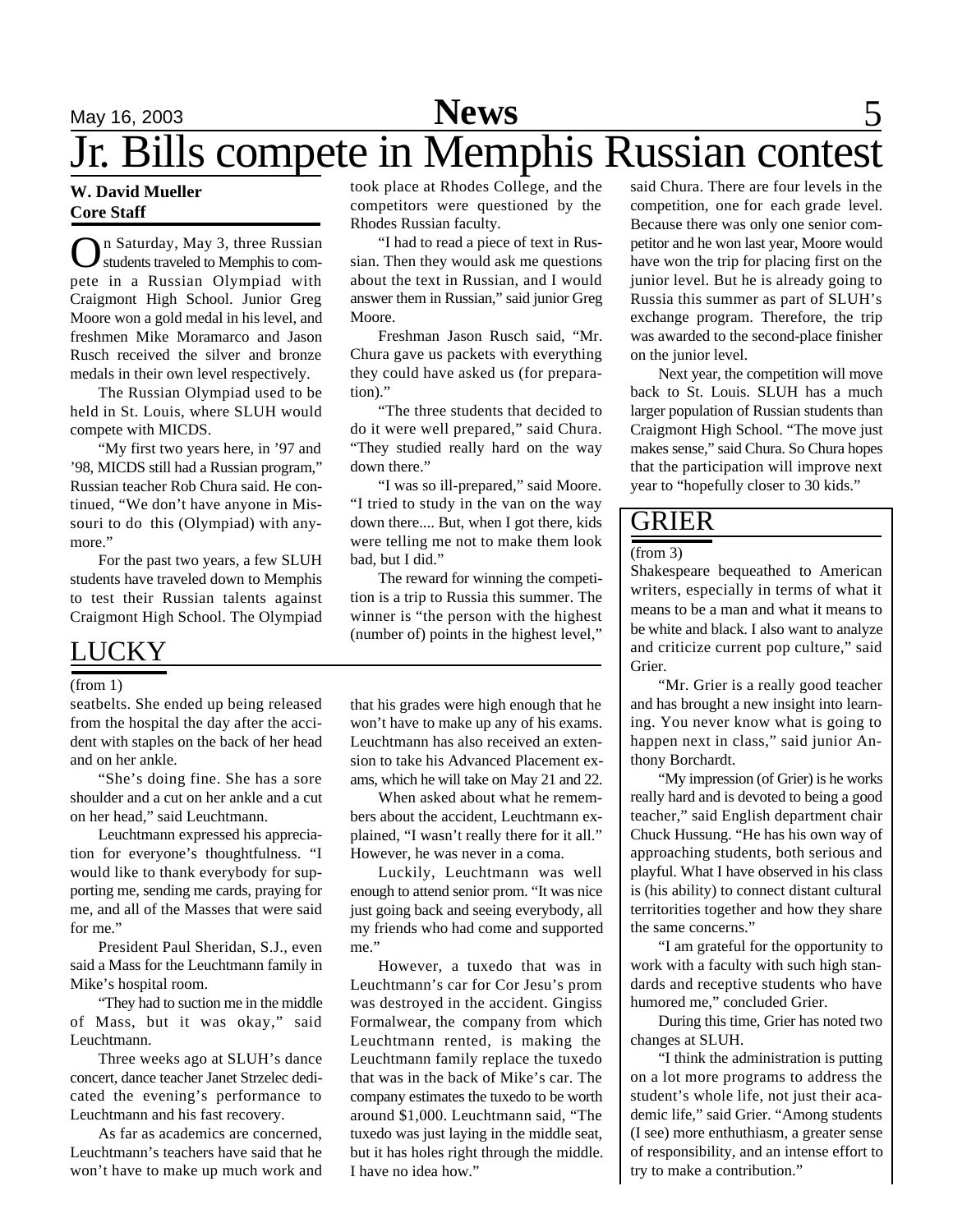## **6** Mews May 16, 2003 FLYWEIGHTS

more accessible. This would create a "reward to take harder classes," according to Michalski.

 Under the surface, however, there are many problems to work through. If advanced classes were given greater weight, this could cause "shifting into classes for (the) wrong reasons," said math department chair Tom Becvar. In addition, should weighted grades be implemented, the administration would have to decide which classes to weight and how much to weight them, which could drastically affect GPA and class rank.

 The most serious problem, however, results when fine arts classes are thrown into the equation. Michalski cites the hypothetical situation of two students taking six weighted classes and getting the same grades. One student takes a free period, while the other takes a fine arts class. It is mathematically impossible, despite what the second student's grade in the unweighted fine arts class is, that he have a higher GPA than the student taking the study hall. This "inequity," as Michalski calls it, has nothing to do with the possibility of failure in the fine arts class. The fine arts student's GPA could (depending on weighting) possibly be a 5.0 before factoring in the fine arts class, but the highest GPA of a fine arts class, since it is unweighted, could not reach 5.0. This would invariably bring down the GPA of a student taking only weighted classes. "Fine arts, especially, could be hurt by this," said Becvar.

 There is a good deal of division on the subject of weighted grades. Counselor Ken McKenna feels that there are "no real arguments" against the use of weighted grades. He also feels that students are "paying a price" by taking harder classes and being rewarded only with the gift of knowledge.

 The math department, on the other hand, has discussed the option and is unanimously against its implementation.

(from 1) The foreign language department, whose only AP course is Spanish, is also against it.

> Mark Tychonievich, chair of the foreign language department, said, "It would hurt the students. We try to do things around here that help the students, and that would hurt them."

> The debate over weighted grades was brought up by the guidance department because, according to Principal Mary Schenkenberg, "they felt it would help some students who are missing out on scholarships who took accelerated classes." So Schenkenberg set out to "find out how the SLUH community views (weighted grades)." She commissioned Michalski to form a group of teachers to talk about the issue. They held what Schenkenberg calls "fairly informal" meetings.

before I came here," Schenkenberg said about Nerinx's policy of weighting grades. She cannot remember a time in her 20 years there when grades had not been weighted. Of other area Catholic high schools, CBC, DeSmet, and Vianney all use weighted grades.

 Should weighted grades be implemented, it is not clear when they would begin to take effect. Suggestions range from beginning with next year's freshman class to starting next year. Retroactive weighting is not likely.

 McKenna offered multiple alternatives to weighting grades. Among them are lower scales for advanced classes and having both a weighted and unweighted GPA and eliminating class rank altogether. The faculty committee formed by Schenkenberg has not explored alternatives to this point.

"Weighted grades were what I knew

# Typoe on racquetball banner

#### **Greg Moore Reporter**

A t the awards presentation ceremony on Friday,

April 25, the SLUH racquetball team was presented with a banner to commemorate the team's 2003 national racquetball championship. Days later, the banner to be hung in the gymnasium arrived, but with a misspelling in "St. Louis." The company that made the banner had accidentally spelled it "Loius."

"It was a suprise to everybody," commented racquetball coach Joe Koestner.

Though the banner is still hanging in the gym among the other chapionship banners, it will be sent back to the company that made it to be corrected.

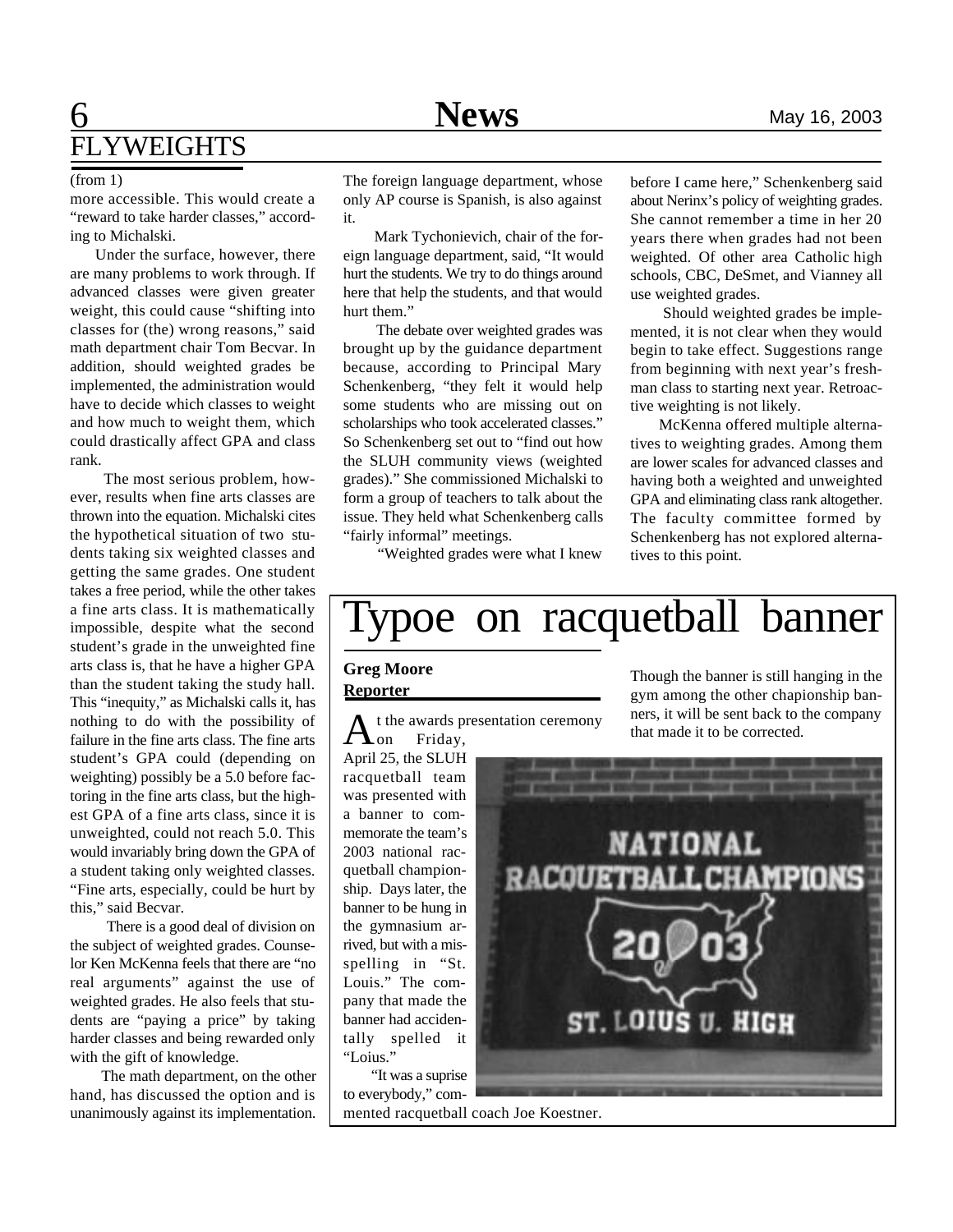## **May 16, 2003 Sports** 7 Tennisbills advance to Sectionals behind Hipkiss

#### **Tim Piechowski Sports Editor**

 $\bigwedge$  fter a disappointing fourth-place fin-<br>ish at the Metro Catholic Conferfter a disappointing fourth-place finence tennis match on Saturday, the Tennisbills took second place at Districts. Districts were held at Chaminade from Monday to Wednesday afternoon.

 The format of the district tournament varied from that of a normal tennis tournament, as each team was only allowed two singles players and two doubles teams, compared with a normal allotment of four singles players and three doubles teams. In the tournament there are two separate brackets, one for singles players and one for doubles players. The top two teams advance to sectionals.

 On Monday, the opening rounds of the singles bracket were played. Dan McDougell lost in the quarterfinals after winning two matches on the day.

Freshman Stephen Hipkiss received a first-round bye, and then beat a player from McCluer North 6-0, 6-1 to reach the quarterfinals. In the quarterfinals, Hipkiss

faced the fourth-ranked player in the tournament, who hailed from University City. Hipkiss, who was ranked fifth, defeated

his opponent 6-2,  $6 - 4$ . Hipkiss's win put him into the semifinals, w h i c h w e r e played on Wednesday.



**Chris Monti gets ready to serve.**

On Tuesday, doubles play opened with Dan Costigan and Chris Monti facing opponents from Ritenour. Costigan opened slowly with eight of his first ten serves hitting the net and two faults. After two games, the pair was down 0-2. Things looked ominous again in the third game, as Monti served up two faults of his own. However, Monti and Costigan rallied back in the game and took it after two exchanges at deuce. From there, the duo

blew out their outmatched Ritenour opponents, winning the first set 6-4. They did not stop there, as they took the second 6-

1.

 In their second match, Monti and Costigan faced the number-one ranked doubles team in the tournament from Chaminade. Monti and Costigan were outgunned 2-6, 4-6.

"We felt stiff out there," Monti said. "We weren't relaxed playing out there, and it was hard to return their serves."

 Pat Reich and sophomore Jack Horgan made up the other doubles team. Reich and Horgan started out against a mindnumbingly outmatched Riverview team, winning 6-0, 6-0.

 Reich was the maestro of the court. At one point, he hit a returning ground shot with seven-eighths of his body turned away from the net and took the point.

 In their second match, Reich and Horgan won big again 6-2, 6-3 and moved on to Wednesday's semifinal.

"We stayed focused," said Reich, "and that's what we need to do to win."

Hipkiss and the doubles team of Reich and Horgan were immediately pushed off of the bracket champions trail on Wednesday. Hipkiss lost 1-6, 1-6, and Reich and Horgan lost 2-6, 5-7, against McCluer North.

 Following their semifinal losses, the three players had third-place games. Hipkiss lost 1-6, 1-6. Reich and Horgan lost 2-6, 6-7.

Despite their failure to win in the upper echelons of the district tournament, the team's early wins were enough to clinch them a second-place spot. The second-place finish behind Chaminade moves the team into Sectionals next Thurday.

The Jr. Bills will play Parkway North at Parkway North. Francis Howell and Chaminade will also play on Thursday. The winners of Thursday's matches will meet on Friday to determine who is bound for the state tournament.

## Volleybills lose to DeSmet 15-13,15-12

### **Nick Engle Reporter**

A fter easily defeating Mehlville on<br>Tuesday 15-8, 15-4, the Jr. Bills fter easily defeating Mehlville on headed out west to Spartan Country for a key matchup with DeSmet. This match was a very important one because it had a bearing on the seedings for the state tournament. The Jr. Bills also wanted to avenge a disappointing loss to DeSmet earlier this year.

The Volleybills came out with their guns blazing. They pummeled DeSmet in the early going and took the lead 7-3, forcing DeSmet to call a timeout. Sophomore Joe Guntli was a central part of the Billiken attack with four kills in the first seven points.

After the timeout, the Jr. Bills started to play a little more tentatively. Their passivity and shaky passing allowed the Spartans to get back into the game. With

the score knotted, the Jr. Bills called a timeout to assess the damage.

Then Brian Guntli tried to bolster the Jr. Billiken passing by making two spectacular digs. The digs got the team going temporarily as Alex Lepp and junior Andy Halaz both added a kill to push the lead to 13-12 in favor of the good guys. It all went south from there for the Jr. Bills, though, as more unsteady play allowed the Spartans to take the lead. Lepp hitting error closed out the game, and the Spartans won by the score of 15-13.

The Jr. Bills' chances looked slim in the early part of the second game. DeSmet jumped out to a 7-1 lead, mostly from the Notbeachvolleyballbills' hitting errors. SLUH called a timeout to try and regroup.

The Jr. Bills then started to play a little better with the help of kills by junior Andy Lowes, Halaz, and Lepp. Nevertheless, the Spartans were still able to in

**see BRINE, 9**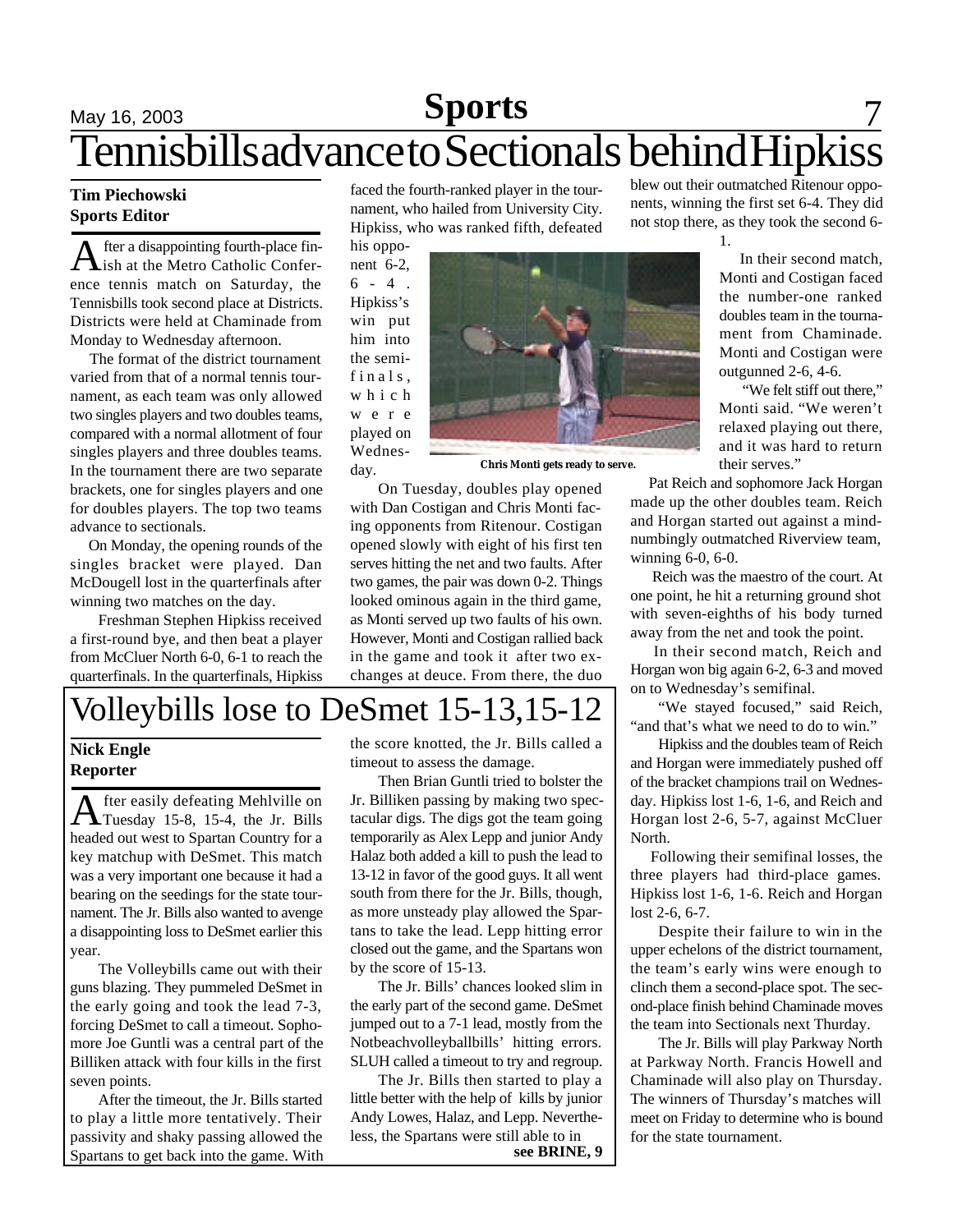# **8 Sports** May 16, 2003

## Trackbills set to dominate at Districts and beyond

### **Matt Killiany Reporter**

Tomorrow, the Trackbills will begin<br>the journey to State with the district omorrow, the Trackbills will begin championship meet at Lafayette. Here's a breakdown of several individuals and relay teams in the meet that hope to move to Sectionals and State.

Standing out in hurdles, Peter Allen has been finishing near the front of most of his races this year in the 110-meter hurdles. He will likely move on to Sectionals and, with some luck, could make it to State.

In addition, freshman Stephen Simmons has been consistently slicing time off of his 300-meter hurdles time and is now running some of the top times in the area. It would not be beyond his reach

### **John Schranck Reporter**

The Jr. Bills added two wins to their<br>tally this week by destroying Affton he Jr. Bills added two wins to their and toppling CBC. Their record, now 15- 3, places their winning percentage at .833.

Rico Bertucci commanded the mound well at last Monday's home game versus Affton. He allowed just five hits and one run while striking out seven in six innings. Through five, he had been throwing a shutout. He pitched a complete game, and, with the game's completion, reduced his ERA to a stingy 2.14.

 There was no score going into the bottom of the fifth inning, but, by the time the fifth drew to a close, the Jr. Bills had scored three runs. Affton attempted to compensate by scoring in the top of the sixth, but they only drove one runner over home plate. Then, in the bottom of the sixth, the infamous offense pounded Affton, completely foiling their pitching staff with eight runs.

 After six, the game was called because of the ten-run rule with a final score of 11-1.

 Tuesday's game at Washington University versus CBC would prove a little more challenging. On the mound for SLUH was ace Tyler Faulstich, a pitcher to get to State.

In the high jump, Tim Steitz is looking toward State. He has won almost every high jump event this year, posting some of the best heights in the area. Last week, he won the MCC competition and will look to do the same at Districts and sectionals to get to State.

The sprinters' best hope for a State berth is in the 1600-meter relay. Simmons, Thomas Moore, and juniors Steve Nagel, Dan Heard, and Brent Harvey will also try to advance in the open events to prevent relay-team loneliness.

This year, the distance runners look even stronger than last year, when seven of ten State distance spots were filled by Jr. Bills. The 3200-meter relay team, the best in St. Louis, should have no trouble making it all the way to State. The open

event competitors, however, will have a difficult time making it to State as they will have to compete in an unusually deep and talented distance running field in Districts and Sectionals. Peter Schaefer and Kevin Crean provide the best opportunities for State berths in the 800-meter and 1600-meter. In the 3200-meter, Kyle Gonnerman and sophomore Alex Muntges will attempt to break into the top four in a very strong field to make it through to Sectionals and State.

Events will begin at 10:00 a.m. on Saturday at Lafayette and will run through about 4:00 in the afternoon. The team encourages all students to stop by and cheer on the team in what may be the last meet of the season for some and what may be a springboard to an All-State medal for others.

# Rawlingsbills whomp Affton, beat CBC

| <b>SLUH Leading Hitters (through Monday—stats courtesy of prepsports.com)</b> |      |           |            |       |            |           |      |  |
|-------------------------------------------------------------------------------|------|-----------|------------|-------|------------|-----------|------|--|
| <b>Name</b>                                                                   | AVG  | <b>OB</b> | <b>SLG</b> | PA    | AВ         | R         | Н    |  |
| <b>Tyler Aholt</b>                                                            | .423 | .483      | .500       | 30    | 26         | $\Omega$  | 11   |  |
| Paul Beck                                                                     | .238 | .429      | .333       | 28    | 21         | 6         | 5    |  |
| Pat Feeney                                                                    | .543 | .590      | .914       | 39    | 35         | 14        | 19   |  |
| Andy Hecht                                                                    | .353 | .371      | .441       | 35    | 34         | 7         | 12   |  |
| Nate McMahill                                                                 | .421 | .450      | .421       | 21    | 19         | 6         | 8    |  |
| Joe Palumbo                                                                   | .364 | .563      | .591       | 32    | 22         | 5         | 8    |  |
| Dave Records                                                                  | .370 | .433      | .593       | 30    | 27         | 5         | 10   |  |
| <b>SLUH Top Pitchers (through Monday)</b>                                     |      |           |            |       |            |           |      |  |
| <b>Name</b>                                                                   | GP   | <b>GS</b> | CG         | W-L   | <b>PCT</b> | <b>IP</b> | ERA  |  |
| Rico Bertucci                                                                 | 4    | 3         | 1          | $3-1$ | .750       | 13.2      | 2.56 |  |
| <b>Tyler Faulstich</b>                                                        | 5    | 5         | 3          | $3-1$ | .750       | 31.2      | 1.33 |  |
| Matt Ikemeier                                                                 | 6    | $\Omega$  | $\theta$   | $2-0$ | 1.00       | 11.1      | 2.47 |  |
| Matt MacArthur                                                                | 4    | 1         | $\theta$   | $1-0$ | 1.00       | 6.0       | 8.17 |  |
| <b>Jeff Milles</b>                                                            | 4    | $\Omega$  | $\Omega$   | $0-1$ | .00        | 7.1       | 1.91 |  |
| <b>Tony Sneed</b>                                                             | 3    | 3         | 0          | $0-0$ | .00        | 6.0       | 3.50 |  |

who, over the course of 39 innings thrown this season, has managed an impressive ERA of 1.27. He pitched a complete game with seven strikeouts for the W.

 The first inning went scoreless for both teams. In the bottom of the second, CBC scored one run. Neither team scored in the third or fourth innings. However, in the top of the fifth, the Jr. Bills tied it up, 1-1. The sixth inning went scoreless, and in the top of the seventh the Jr. Bills scored once more. Faulstich kept CBC from scoring in the bottom of the seventh, and the final score was 2-1, Jr. Bills.

 Joe Palumbo, who hit the Batbills' only double, explained his success by saying, "I've seen the pitcher twice already (this season), so I looked for a pitch in my zone, low and inside, and I hit it. I'm Italian; you don't cook in my kitchen."

Nate McMahill scored one run and drove in another.

 Two more games remain in the regular season: one this Saturday, and the last on Tuesday. Then it's on to Districts, and, hopefully from there, on to State at Columbia. The team has never won a state championship.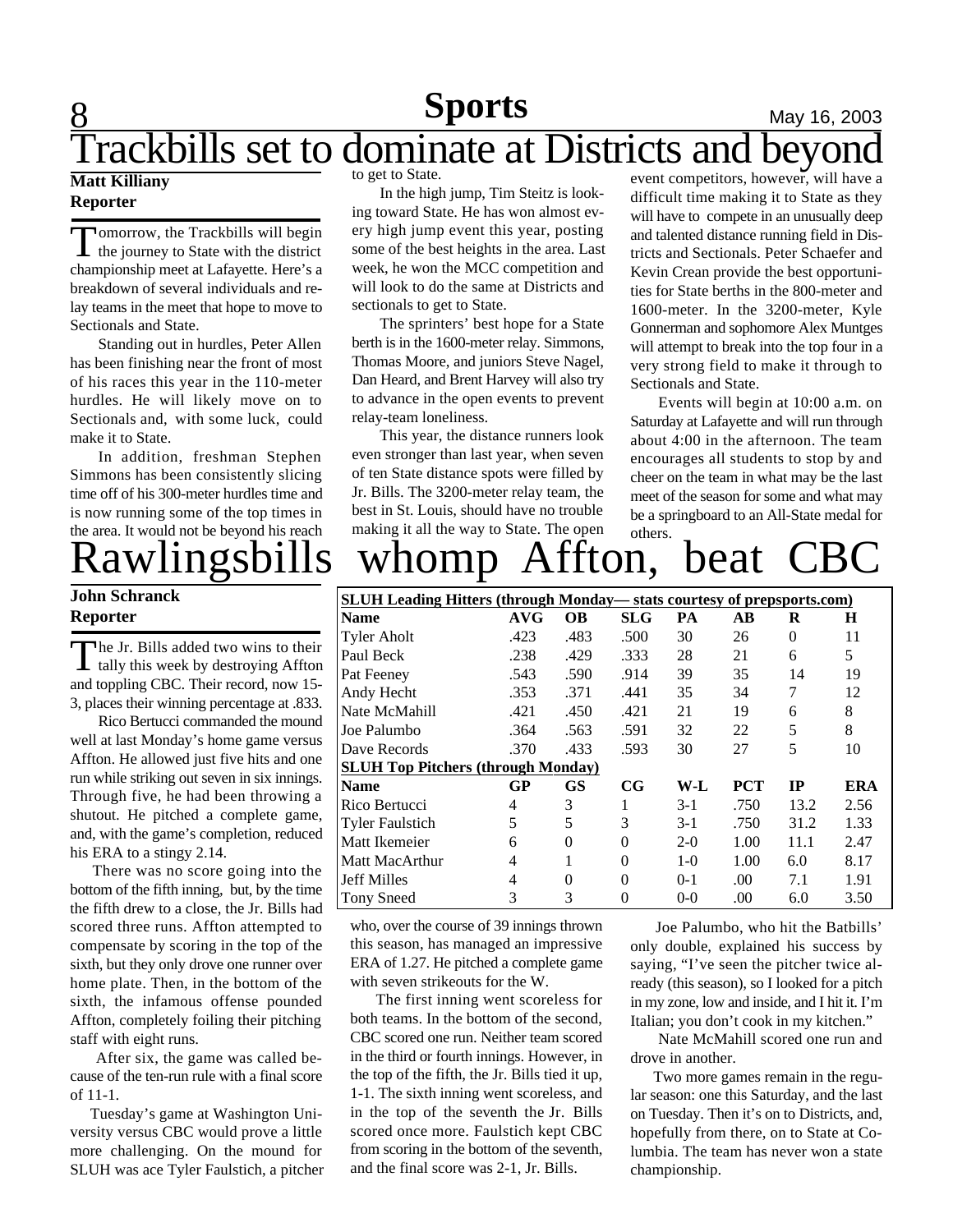# **May 16, 2003 Sports** 9 Laxbills lose to MICDS, snag 6th seed at state tourney, set to play rival CBC in 2nd round

### **Jim Fox Reporter**

C oming down the home stretch of the Jr. Bills' lacrosse season, many of the Jr. Bills' games have been canceled due to inclement weather and/or poor playing conditions. So, when SLUH was finally able to work around the weather to play at MICDS last Thursday, it was a relief to all the players. Unfortunately, after the game it was not such a relief. The Laxbills fell 16- 5.

MICDS, perennially one of the area's best teams, loomed large on the SLUH schedule because the Jr. Bills knew they would need to win to gain a first-round bye in the playoffs. The Laxbills used this as motivation in the first half.

Both teams came out with a fastpaced style of play, and, although MICDS scored first, SLUH kept it close with some goals of their own. With some nice saves from goalie Ben Zaegel, stingy play from the defense, and sharp finishing on offense, SLUH was leading 4-3 at one point. Before the half was over, though, MICDS was able to jump back in front 5-4. SLUH felt very confident at halftime of their ability to hang with a team like MICDS, and they were looking forward to the second half. Unfortunately, it did not play out according to their expectations.

During halftime, the Jr. Bills' coach, Robert Palmer, warned the team not to let

### BRINE

#### (from 7)

crease their lead to 12-4, forcing the Jr. Bills to call another timeout.

The TQbills came out of this timeout ready to play some ball. Lepp served up a couple of nice points, and Brian Guntli had a key block. The score was now 12-7, and DeSmet called a timeout to stop the Jr. Bills' onslaught.

The Jr. Bills played well once again coming out of the timeout. Joe Guntli had two monster kills, and Lowes had another. The Jr. Bills challenged the DeSmet

MICDS come out and score three or four goals quickly. So the team proceeded to start out the second half by allowing three goals in the first minute, effectively putting their backs to the wall. The Jr. Bills were unable to mount a comeback from

### ALL CONFERENCE LACROSSE 2003

**Seniors** Jack Dean Pat Hogan Matt Hof Travis Dum Jim Fox

**Junior** Ben Zaegel

there, as they gave up several foolish penalties and played sloppily on ground balls.

Although the team was rather disappointed in their play, one bright spot was the play of Zaegel. The ever-present brick wall again made several tremendous saves on plays in front of the goal, and the goals allowed were in no way indicative of any shortcomings on his part. Defenseman

lead only once during this time, however; at points in the game, the Spartan lead was only one. But the Spartan lead was, inevitably, too much to overcome, and the Jr. Bills fell once again 15-12.

This was a disappointing loss for the team because it will drop them out of the number one spot in the metro area and will have a great effect on their seeding for the state tournament. Despite the loss, the Jr. Bills go into the state tournament expecting nothing but a championship.

Kevin Fournie also contributed a solid effort with a team-high nine ground balls.

After the game, the team tried to move on to ready themselves for their match against Rockhurst on Saturday. In what turned out to be the best move for the team because of seedings in the upcoming state tourney, the game was canceled. SLUH, finishing the season with an 8-3 record, was awarded the sixth seed. The first-round game will be a rematch against Columbia-Hickman, whom the Jr. Bills defeated 19-5 earlier in the year. The game will be Saturday at noon in the stadium. The second round match-up will be against third seed CBC, a very good team that the Laxbills have not played yet this season. That game will be Wednesday night at Lindenwood University.

### **ROLLER HOCKEY STATISTICS** ROLLER HOCKEY UPDATE

**Record: 8-6**

| IWWI U. O-V                             |   |   |   |
|-----------------------------------------|---|---|---|
| Tuesday, May 13                         |   |   |   |
| Team                                    | 1 | 2 | F |
| SLUH                                    | 1 | 4 | 5 |
| Ritenour                                | 0 | 2 | 2 |
| Shots: SLUH 10, Ritenour 4              |   |   |   |
| Scoring                                 |   |   |   |
| Period 1: Dane Moody (unassisted)       |   |   |   |
| Period 2: Moody (Paul LaMartina), Howie |   |   |   |
| Place (Moody), Pat Sommer (Moody),      |   |   |   |
| Chris Wojcicki (Clint Mohs)             |   |   |   |
|                                         |   |   |   |
|                                         |   |   |   |

### *WATER POLO CAPTAINS*

The captains for the 2003 water polo season will be juniors Nathan Harris and Kevin Vincent. Congratulations.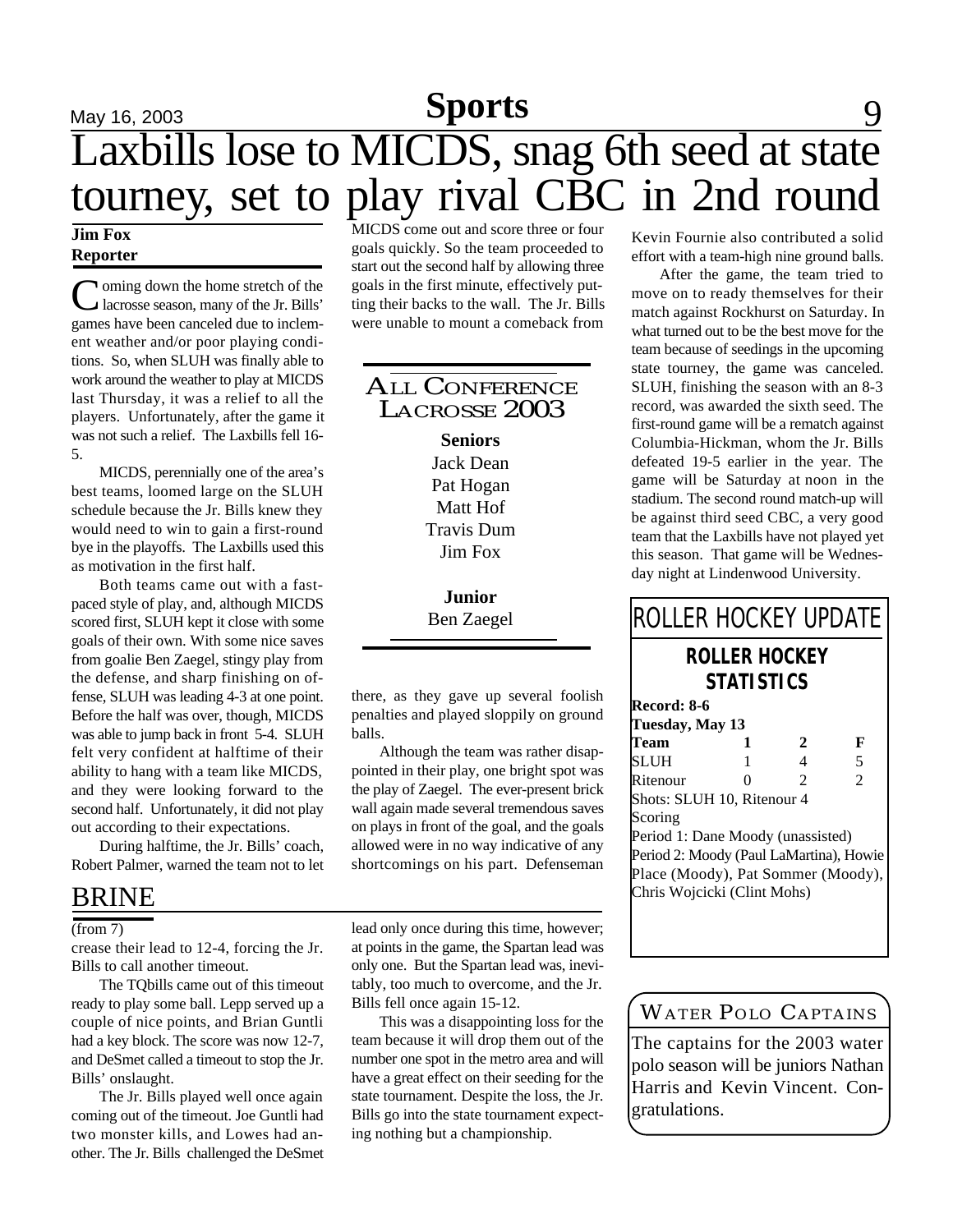## **Sports** May 16, 2003 **Brian Kane** Intramurals ends first new-look

### **Core Staff**

This year's intramurals have come to<br>an end. Soon, the IM Cups will be his year's intramurals have come to engraved for the first time bearing the numbers 113, 207, 218c, 116, and 118.

Intramurals moderator Dave Barton was pleased with the year's results amidst the changes that he made to the program.

"I was really using this year as a trial run," he said. Barton also expressed his happiness at the abundance of good sportsmanship and the absence of injuries during the events.

One driving force which was common to the victors was active participation in the events. Any homeroom which had participation during the year from each of its members received extra points; many homerooms sought such partcipants to give them a final advantage in the competition.

Intramural representative David Steitz from freshman homeroom 113 ex-

pressed his appreciation for the assistance of the homeroom's moderator, John Ross, throughout the year. Ross's presence at several events earned the room extra points. Ross also encouraged participation amongst the group by supplying donuts to the homeroom.

The homeroom made a strong showing at the basketball tournament, going all the way to a game against the Faculty All-Stars. However, the faculty kept the freshmen from tainting their record.

"We pretty much got to the final round in all the events after that," said Steitz.

Homeroom 207, led by theology teacher Tim Chik, dominated the sophomore competitions. Enthusiasm, coupled with the luck of having several athletic students in the homeroom, helped the wise fools secure their victory. Chik commended Dan Henry, the homeroom's intramural representative, for helping the group meet its goal of having each member participate during the year.

Chik has been sure to keep the group's enthusiasm from getting out of hand, though, assuring them that they will never be skilled enough to defeat the Faculty All-Stars in basketball.

"I will not let them," he said.

A year-long heated rivalry between adjacent junior homerooms 216c and 218c ended with the latter room victorious.

218c's intramural representative, Joe Palumbo, cited the room's full participation and three-peat victory in homeroom basketball as key factors in its winning performance.

It is unsure whether or not the makeup of the homeroom will change during the transition to senior year, but Palumbo said, "(The administration has) taken the Belly Brigades; they've taken the Valentine's Issue. Hopefully, they won't break this good thing up."

English teacher Frank Kovarik was 218c's fearless leader throughout the year. "They'd had a history of victories in



# $\rm \overline{UNDERCLASSMAN}$  SPORTS  $\rm \overline{WRAP}$

### **B Baseball**

#### Record: 7-7

Coach Scott Gilbert: "This team has battled; they have come to the ballpark ready to play every day; they've held their heads up high and went after it. This team will walk off the field...having a great understanding of the game of baseball." The team dealt with injuries such as appendectomies, second degree burns, and broken bones.

#### **C Baseball**

#### Record: 10-4

Coach Paul Sheridan, S.J.: The team had "care and promotion for one another... (they) fielded well, hit well, (and) pitched extremely well."

The team took 23 players, which is more than usual.

#### **JV Golf**

Record: 2-6

Coach Greg Bantle: The team had a "tough season."

Junior Phil Mathews: It was a "rough season," but the team "improved as the

#### year went on." **JV Lacrosse**

Record: 7-5

Coach Steve Casey: "Our team had to overcome a lot of adversity in terms of injuries (and) sickness." Casey was impressed with the "character, heart, devotion, hard work, (and) leadership" of the team. "They maybe were outmanned, but they always hustled."

### **C Lacrosse**

#### Record: 9-5

Coach Steve Schad: "It's about the team." Freshman Zach Bernsen: "We weren't really much of a team, but toward the end of the season we worked together as a team."

Six incoming freshman were on the roster.

#### **JV Tennis**

Record:7-2

Coach Miles Grier: "The JV team has an enormous amount of potential...(and) played good, aggressive tennis." Junior Pat Miller: "If there was an MCC

for JV, we would have won it. **JV Track**

Coach Tim Chik: "They ran very strong races. Overall (I was) very pleased."

C-team sprinters "looked dominant" at Conference, Chik said.

JV Conference records in the 4x800, 800m, 3200m.

Junior Nick Speiser: "There weren't enough races."

#### **JV Roller Hockey**

Record: 9-5

Coach Rusty Parker: An "absolute turnaround" from last year.

The team "pulled out a lot of close games." **JV Volleyball**

#### Record:15-2

Coach Terry Quinn: The team was "very impressive, given that (almost) no one had any experience playing with us."

The team had only one returning player, captain Bob Unger.

This team had only one more loss than last year's team, which featured several returning players.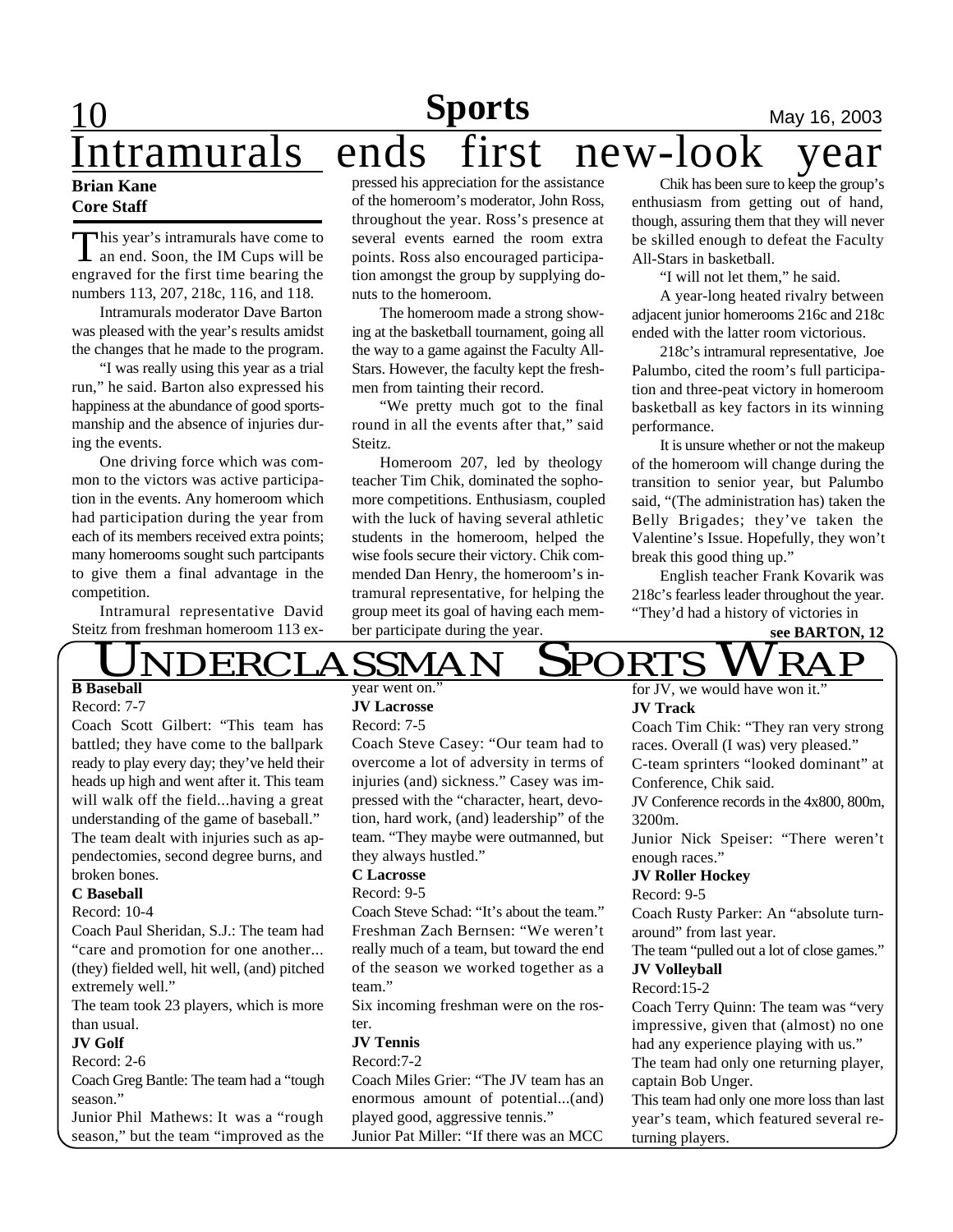## May 16, 2003 **Feature** 11 **Zear In Review with Dr. Schenkenberg**

*Editor's Note: This feature contains excerpts from an interview conducted by next year's editor-in-chief Brian Kane. The interview took place during activity period Wednesday.*

*Prep News***: Coming into the school year as a relative outsider, is there anything that you've seen in the school that students and faculty might take for granted or overlook? Mary Schenkenberg**: When I came in, there were some things that I noticed that looked different to me than I expected. I didn't see as many visual things in the school, on the walls in the hallway, in the classrooms. But that's not a criticism as much as just something that I noticed.

There's a tremendous amount of activity here, quite a number of clubs and organizations and people trying to meet and

accomplish various tasks. It seems to me that there might be a way to make that a little bit easier. I've talked to Mr. McCall about taking a look at the clubs and seeing if there's any possible way to group them meeting on certain days so that people can plan a little bit better in terms of when they can get their organization together, but things seem to happen and they seem to move forward here.

I do sense that activity period — there's an awful lot that tries to happen during that time, and if there would be any way to restructure things so that it was a little easier to plan and for groups to meet — that might be helpful to the community.

#### *PN***: You're the school's first female principal. Has working in this environment that's mainly populated by guys affected you at all?**

**MS**: You know, I think it's been easier than I expected. I thought there would be a huge difference. I just enjoy working with this faculty so much. They're such talented individuals, and I haven't felt that I've not been accepted, and I feel the same way with the students. I feel like I've been respected, and I've enjoyed my exchanges with the students. So, from my perspective, it hasn't been as different as I thought. I think in many ways you see the same personality types in men as you do in women.

#### *PN***: One of the interests that you've expressed before is student leadership. Have there been any displays or nondisplays of student leadership this year that you hadn't been expecting?**

**MS**: I've been impressed with the way STUCO has worked. When I first started this job, one of the first meetings I went to was a committee of faculty and eventually students, too, who wanted to look at STUCO and their leadership of the school. And they set up some goals for themselves, and I met with the members of STUCO at the beginning of the year several times and reviewed their goals with them, and I think they really did achieve most of them.

They wanted to write a constitution, and they did. They wanted to involve the homeroom reps in a more specific way, and it seems to me that that's happened this year. My report from the faculty moderators are that they really did find homeroom reps to be an important part of the work that gets done here. They wanted to take a look at the offices, and in fact they did make some changes in that area, and I guess we'll find out next year whether those changes were positive ones, but it seems that they were very

*I feel like I've been respected, and I've enjoyed my exchanges with the students. So, from my perspective, (being the first female principal) hasn't been as different as I thought. I think in many ways you see the same personality types in men as you do in women. —Dr. Mary Schenkenberg*

thoughtful ones. And I think their activities have been successful. I think they were pleased with Spring Fling and their pep rallies, et cetera.

 In terms of other aspects of student leadership, I really enjoyed the meeting where I had an opportunity to talk with the presidents of every club and the captains of the teams and STUCO, and I would like to do more of that. I had hoped

to call that group together again, but time got away from me. I would like to do that at the beginning of the year, if possible, and maybe start the year with some kind of a conversation about goals for the year. I look forward to working with the student leaders next year.

#### *PN***: Another one of your goals at the beginning of the year was assessing the role of technology in the school. Have your experiences this year changed your views at all on technology's role in education?**

**MS**: I don't think it's changed my views. What we've done is try to have some conversation about technology and, in fact, how it can impact education, and I'm pleased with the conversations that we had on our technology day about that. We are moving forward in small steps, but thoughtful steps.

We hope next year to have a number of projectors in the classrooms that will be available to faculty for Powerpoint presentations if they want to use them. We're going to be and have been exploring interactive boards and whether various departments would find that helpful. I think we'll be proceeding next year with several of those. We hope to have one "smart" classroom that we can try out. But this is a fine faculty and a thoughtful faculty, and they want to keep at the forefront their educational goals and not get distracted by the glitz of technol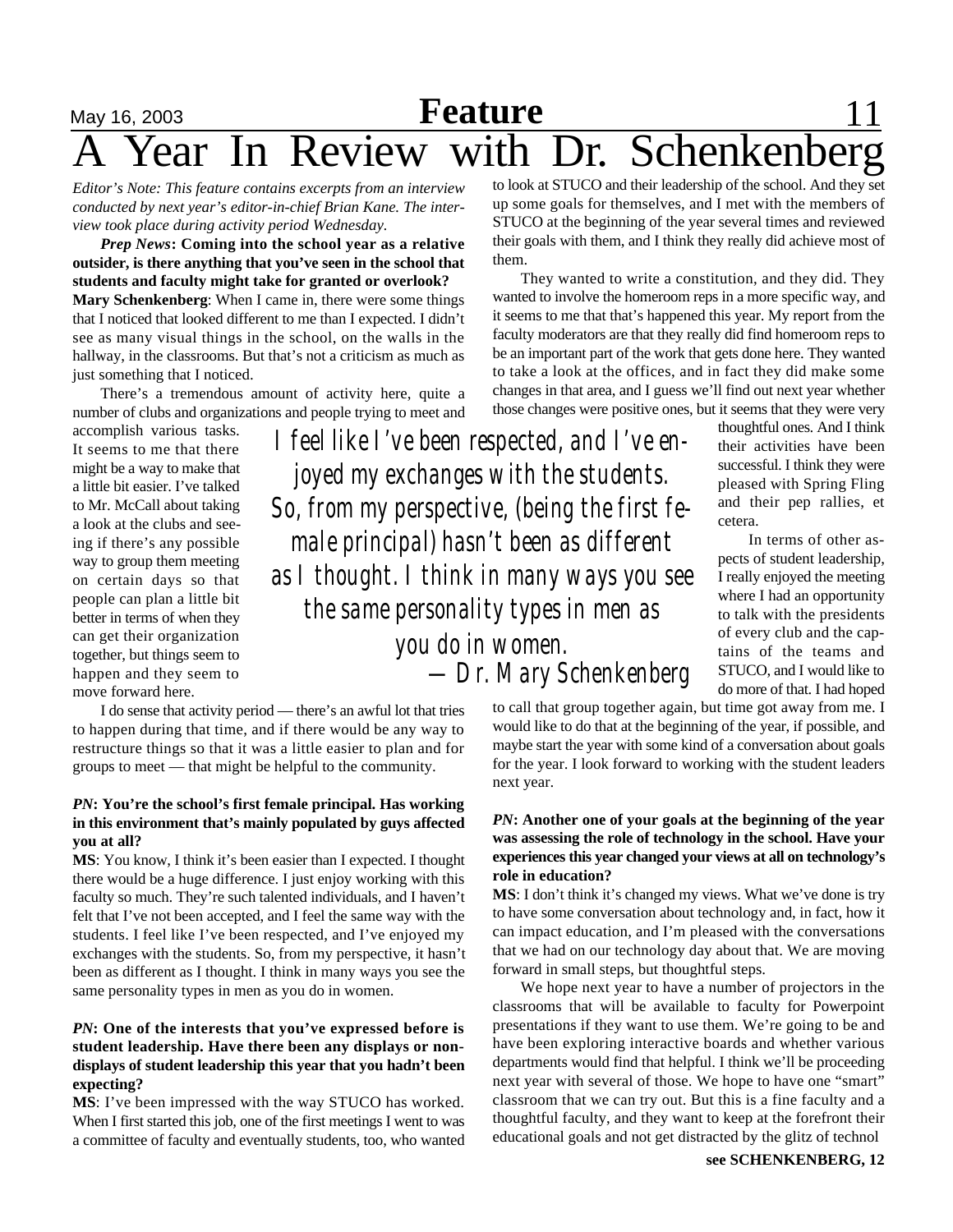## **12 News** May 16, 2003 SCHENKENBERG

 $($ from 11)

ogy, so that's really a balancing act.

#### *PN***: Early in the second semester you faced a major test when a number of SLUH students were implicated in a theft ring. Do you think you were ready to face an incident on that scale this early in your SLUH career?**

MS: It was difficult being new to the school. That would be a challenge for any administrator, but I think, for somebody who is new to the school, it provides a unique challenge.

#### *PN***: One of the things that SLUH prides itself on is its Jesuit tradition. Are there any elements of that tradition that you've most enjoyed being around this year?**

MS: I think the spirit here is phenomenal, and I've really enjoyed discovering that and feeling it. The faculty is very loyal to the school and cares very much about the students, and the students care very much about one another.

I think when I started the year that's one of the things I told each class that I had heard from the girls that I talked to—that SLUH guys care about each other—and I've discovered that to be very true, and I

### BARTON

#### $(from 10)$

intramurals, so they were eager to continue that," he said.

Kovarik participated with the group in the year-ending Mental Meltdown competition and watched their performance in the basketball finals while wearing his "HR Enforcer" t-shirt. Kovarik stressed, "(Their victory) had nothing to do with the homeroom teacher."

Ryan Hyde, the intramural representative for 216c, expressed regret at the room's narrow loss. "Had there been a flag football tournament, we would have been the champions," he said.

216c's moderator Dan See commented on the room's progress throughout the year: "216c was a dream come true. The participation, the energy, the talent, the love, we had it all. It just didn't work out."

think that's a phenomenal testimony to the students at SLUH.

A memory that sort of jumps out at me is being at the water polo game, the final game, and watching that very hotly contested game and then watching the water polo players walk out afterwards with kind of tears in their eyes and a great group of fans who had driven through a driving rain to be there, standing, starting "We are the Jr. Bills." That's when I thought, "Yeah, this is the spirit. I understand this now."

#### *PN***: Can you think of any days in particular that were just so utterly chaotic that you questioned why you would even consider coming here?**

MS: Oh, of course you have days like that when one unexpected thing after another hits you, but any administrator knows that that's all part of the package, that those things happen at all schools. But there certainly are times when the beach sounds pretty good, but I love being here, and it's a very vibrant and exciting place, and I'm very proud of the students, I'm proud of what they've achieved, and I'm looking forward already to telling people about SLUH at the admissions recruitment nights and times like that because it is such a special place. And I'm really looking for-

The competition in the senior class ended in a tie between Randy Rosenberg's 116 and Barton's 118.

118 was the only other senior homeroom that gained extra points for full participation. Rosenberg specifically heralded John Orbe for his regular participation throughout the year.

Rosenberg also commended one of his homeroom's representatives, Bryan Prosperi, for his efforts. "(He) was instrumental in rallying the troops toward the end of the year. In my estimation, Prosperi's leadership, along with the cooperation with several other guys in our homeroom, helped us clinch the victory."

The year was not without minor controversy, especially with the final tie between senior homeroom 116 and Barton's own 118.

To the coincidence, Rosenberg re-

ward to helping take advantage of this wonderful area SLUH is in, with the Science Center, the Art Museum, the Planetarium, and some of the resources that are near us. I think that's exciting.

#### *PN***: Have there been any particular experiences during the year that made it clear to you that coming here was the right choice to make?**

MS: Oh, sure. Whenever I attend a theatrical production or a choral concert, or I see the swimmers with their heads shaved ready to take off for State. Those are all special moments. Talking with individual faculty members about ideas and some of their courses, some of the exciting things that are happening in the classroom: it's a privilege to be here.

#### *PN:* **Do you have any closing thoughts?**

MS: I feel like this year my job was to get to know the school and certainly to get to know the faculty and work with them. One of my goals for next year is going to be to get to know the students better. I've tried to attend a lot of student activities, so I've seen the students in that way, but I really hope to be able to spend a little bit more time with students to talk with them and get to know them as individuals a little bit better

sponded, "Many are questioning whether Mr. Barton manipulated the results so that his homeroom could share the victory with us. Mr. Barton maintains that he will post the objective numbers. I trust him in this regard...unless other evidence comes to light."

As of yet, Barton is not planning on instituting any major changes for next year's program. He does hope that, over time, he can develop a schedule that will rotate every two years, so that during a student's enrollment at SLUH he will be able to experience a wide variety of events.

All in all, this year's program was a success. Said Rosenberg, "Mr. Barton must be congratulated on a job well done. The student body seemed to enjoy themeselves all year long. I hope the intramural program will continue for years to come."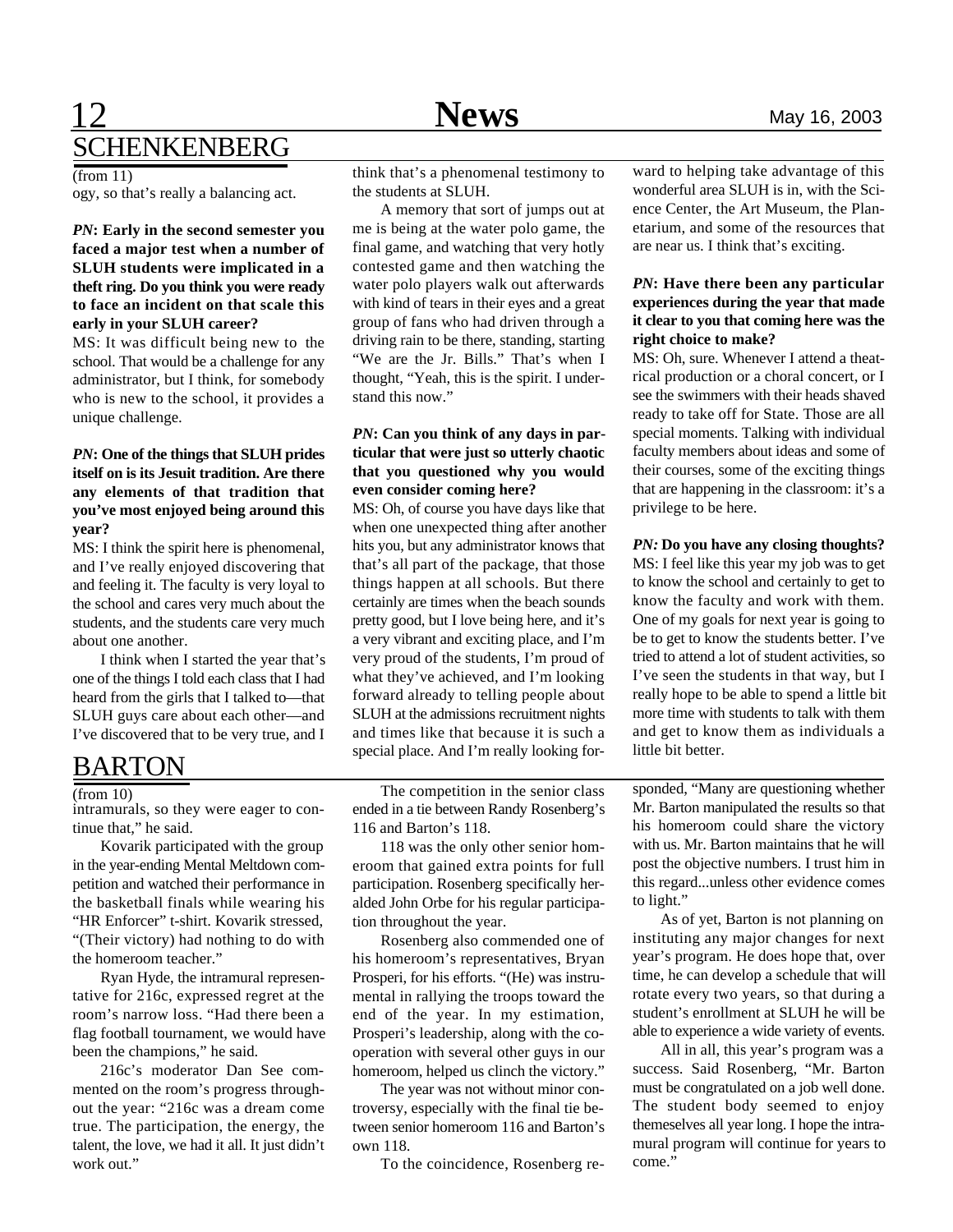# **May 16, 2003 Scholarships** 13 Class of 2003 Scholarship Awards

*The scholarships listed below were reported to the Counseling Department by seniors who presented written documentation of their award(s). The list is current as of 5/13/03.*

#### **KEY:**

- **a: academic**
- **ath:athletic**
- **d: diversity**
- **j: Jesuit school**
- **l: leadership**
- **s: service**
- **t: talent (art, music, theater)**
- **\*: Scholarship accepted by student**

**Abram, Phil**—Dayton, University of (a)\*, Loyola University-New Orleans (a) **Agniel, Denis**—Ball State University (a), Boston University (a), Case Western Reserve University (a), Emory University (a), Oxford College of Emory University (a), Loyola University-Chicago (a, j)\*, Minnesota, University of (a), Missouri, University of-Columbia (a), Tulsa, University of (a), Wisconsin, University of-Madison, National Merit

**Ahillen, Steve**—Dallas, University of (a), Fairfield University (a, j), St. Louis University (a)\*, Bright Flight\*

**Albrecht, Nick**—Dayton, University of (a)\*, Loyola University-New Orleans (a), St. Louis University (a)

**Anderson, James**—Creighton University (a, l, s)\*, Loyola University-New Orleans (j)

**Angrisani, Matt**—Illinois College (a)\*, Loyola University-Chicago (j), Rockhurst University (a, j), Valparaiso University (a)

**Azar, Joe**—Creighton University (j), Dayton, University of (a)\*

**Baldes, Tim**—Bradley University (a), Creighton University (a), Dayton, University of (a), Loyola University-Chicago (a, ath, j)\*, Missouri, University of-Columbia (a), St. Louis University (a), Truman State University (a)

**Bannister, Pat**—Indiana University (a), Missouri, University of-Columbia (a)\*, St. Louis University (a)

**Bannister, Stephen**—Loyola University-Chicago (a, j)\*, St. Louis University (a), Truman State University (a, l) **Barrale, Casey**—Drury University (a)\* **Barron, Peter**—St. Louis University (a)\* **Bayer, Alex**—Bright Flight\* **Beck, Mike**—St. Louis University (a) **Belgeri, John**—Loyola University-New Orleans (a), Truman State University (a) **Bertucci, Rico**—Case Western Reserve

University (a), Illinois, University of-Urbana-Champaign (a)Notre Dame, University of (a)\*, Tulane University (a), Notre Dame Club of St. Louis\*

**Bieber, Brandon**—Cincinnati, University of (a, t)\*, Michigan, University of (a, t)

**Blase, Brian**—Creighton University (a), Illinois, University of-Urbana-Champaign (a), John Carroll University (a), Loyola University-Chicago (a, j), Missouri, University of-Columbia (a), Purdue University (a), St. Louis University (a), National Defense Transportation Association\*

**Book, Greg**—St. Louis University (a) **Branch, Tim**—Butler University (a), Creighton University (a), Missouri, University of-Columbia (a), Missouri, University of-Rolla (a), Truman State University(a)\*, Bright Flight\* **Brand, Michael**—Marquette University (a)\*, Missouri, University of-Columbia (a), Tulsa, University of (a), Washington University (a)

**Byrns, Dave**—Dayton, University of (a)\*, Loyola University-New Orleans (a)

**Cajigal, Calvin**—Missouri, University of-Kansas City—6 Year Medical School Program\*

**Carlstedt, Nils**—Truman State University  $(a)$ <sup>\*</sup>

**Cavins, Jon**—Dayton, University of (a) **Clement, Ben**—DePauw University (a)\*, Eckerd College (a, ath), Marquette University (a), Xavier University (a)

**Conway, Tim**—Fairfield University (a), Holy Cross, College of the (a)

**Crean, Kevin**—Truman State University  $(a)$ <sup>\*</sup>

**Cunningham, Brian**—Bradley University (a)\*, Marquette University (a), Missouri, University of-Columbia (a), Xavier University (a)

**Dahlmann, Billy**—Dayton, University of (a)

**DeCaro, Matt**—Black Hills State University (a)\*, Regis University (a, j)

**Dugan, Ryan**—Dayton, University of  $(a)$ 

**Dulac, Chris**—Dayton, University of (a)\*, The St. Louis Ambassadors\*

**Dum, Travis**—Miami University (a)

**Echlemeyer, John**—Dayton, University of  $(a)$ <sup>\*</sup>

**Endsley, Maurice**—Missouri, University of-Columbia (d)

**Faulstich, Tyler**—Missouri, University of-Columbia (a)\*, Quincy University (a), St. Louis University (a) **Ferrell, Patrick**—DePaul University (a)\*, Loyola University-Chicago (a, j), Marquette University (a), St. Louis University (a), Southern Methodist University (a)

**Finney, Joe**—Arkansas, University of  $(a)$ 

**Fournie, Kevin**—Puget Sound, University of (a)

**Fox, Jim**—Marquette University (a), Tulsa, University of (a)\*, National Merit (Tulsa, University of)\*

**Friederich, Tyler**—Indiana University (a)

**Gentry, Mark**—DePauw University (a)\* **Georgeoff, Zach**—St. Louis University  $(a, l)^*$ 

**Ghazarian, Michael**—Creighton University (a), Santa Clara University (j), St. Louis University (a)\*, Xavier University (a), Bright Flight\*

**Gilfoil, Joe**—Catholic University of America (a, l)\*

**Gloeckler, Mark**—Loyola University-New Orleans (a)

**Goldberg, Ryan**—St. Louis University (a), Washington University (a)\*, Bright Flight\*, Missouri Elks Association\*, Crestwood Elks Association\*

**Goodwin, Drew**—Butler University (a), Loyola University-New Orleans (a)\*

**Graham, Joe**—Dayton, University of (a) **see SCHOLAR, 15**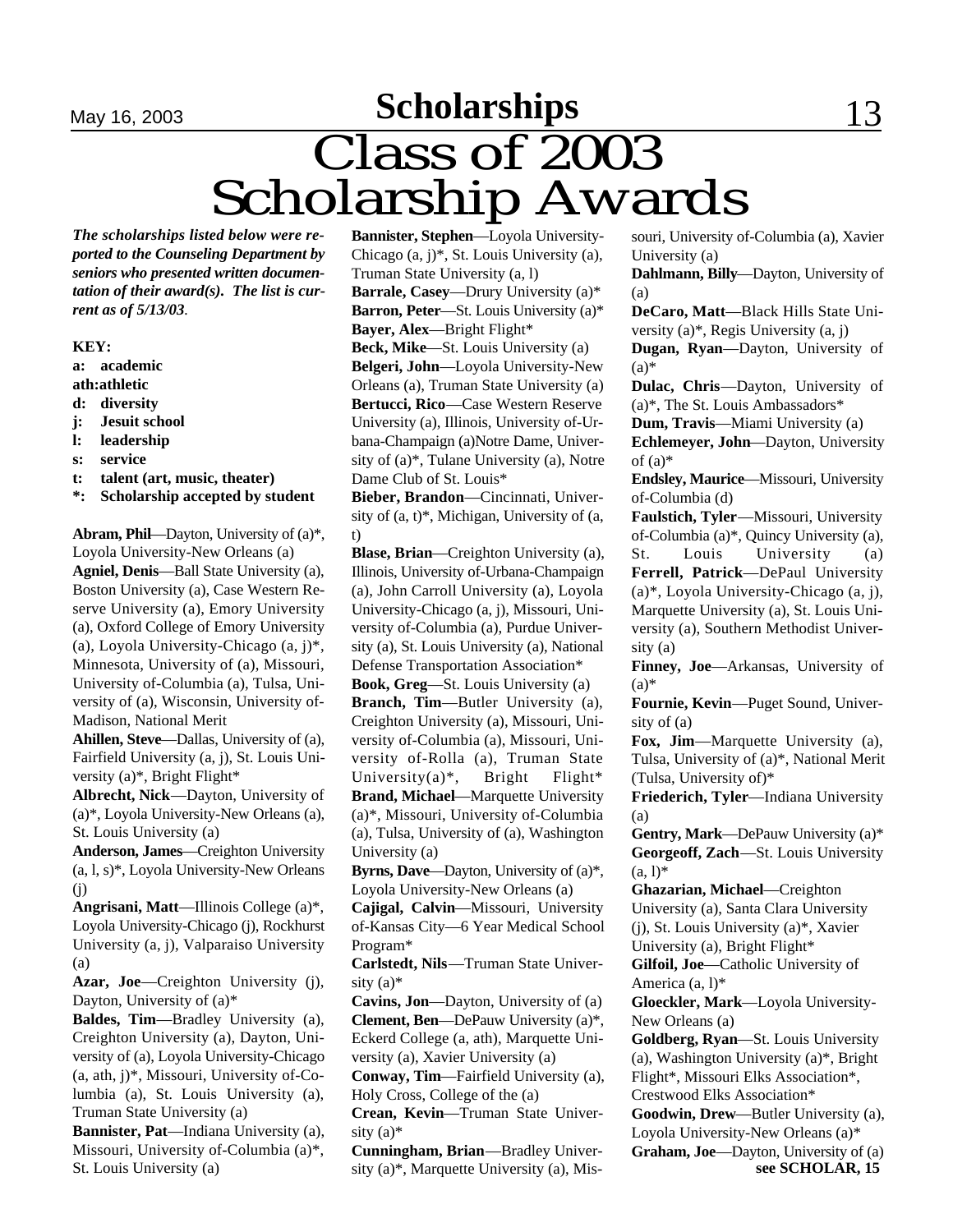# SCHOLAR

# **14** Scholarships May 16, 2003

**Grass, Andrew**—Missouri, University of-Rolla (a), Bright Flight\* **Gropler, Matt**—Bright Flight\* **Grosch, Mike**—Cardinal Glennon College\* **Guilfoy, Chris**—Creighton University  $(a, l)^*$ , Rockhurst University  $(a, j)$ , St. Louis University (a) **Guntli, Brian**—National Merit (Loyola University-Chicago)\* **Haenni, David**—Texas Christian University (a) **Heafner, Tom**—St. Louis University  $(a)$ <sup>\*</sup>, Bright Flight<sup>\*</sup> **Heck, Andy**—Indiana University (a), Missouri, University of-Columbia (a)\*, St. Louis University (a) **Hennelly, Mark**—Dayton, University of (a), St. Louis University (a)\* **Hilkenkamp, Adam**—U. S. Military Academy (West Point)\* **Hirsch, Steve**—National Merit **Hitzel, John**—Marquette University (a), Truman State University (a)\*, Bright Flight\* **Hof, Matt**—Dayton, University of (a) **Hoffman, Matt**—Dayton, University of (a), St. Louis University (a), Creighton University (a), Xavier University (a)\* Bright Flight (from 14)

**Hogan, Patrick**—Kansas, University of (a), Loyola University-Chicago (a, j), Tulane University (a), National Merit (North Carolina, University of-Chapel Hill)\*

**Hogrebe, Luke**—Missouri, University of-Rolla (a)\*

**Howden, Steve**—Creighton University (a, l), Knox College (a), Loyola University-Chicago (a, j), Missouri, University of-Columbia (a), Rhodes College (a, t)\*, St. Olaf College (a), Truman State University (a)

**Iovaldi, Nick**—Missouri, University of-Columbia (a)\*

**Jennings, Dossie**—County Credit Union\* **Jost, Mike**—Missouri, University of-Columbia (a)\*

**Kaestner, Bob**—Maryville University (a)\*, Rockhurst University (a, j), St. Louis University (a), Bright Flight\*

**Kalbac, John**—Bright Flight\* **Kane, Ryan**—Creighton University (a), Loyola University-Chicago (a, j)\*, Marquette University (a), St. Louis University (a), Xavier University (a) **Keane, Sean**—Regis University (a)\* **Kelly, Brian**—Dayton, University of (a), Truman State University (a)\*, Bright Flight\* **Kenny, Tim**—Wittenberg University (a)\* **Killiany, Matt**—Dayton, University of  $(a)$ \* **Kister, John**—Drury University (a) **Kreikemeier, Matt**—Evansville, University of (a), Loyola University-Chicago (a, j), Michigan State University (ath)\*, St. Louis University (a) **LaFlore, Jason**—Dayton, University of (a)\*, Missouri, University of-Columbia (d) **LaMartina, Paul**—Bright Flight\* **LaPee, Chris**—Dayton, University of (a), Indiana University (a)\*, Loyola University-Chicago (a, j), Marquette University (a), St. Louis University (a) **Lauth, Tim**—Missouri, University of-Rolla (a)\*, Bright Flight\* **Lawo, Dan**—Bright Flight\* **Leuchtmann, Michael**—Creighton University (a, l, s), Marquette University (a, j,

s)\*, Missouri, University of-Kansas City (a), Notre Dame, University of (a), St. Louis University (a), Truman State University (a, l)

**Linneman, Nathan**—Loyola University-Chicago (j), St. Louis University (a), Xavier University (a)

**Luner, Justin**—Case Western Reserve University (a), Missouri, University of-Rolla (a), Rose-Hulman Institute of Technology (a), National Merit (Tulsa, University of)\*

**Mahoney, Peter**—Chick Evans Caddie Scholarship\*

**Marklin, Luke**—Miami University (a), Missouri, University of-Columbia (a)

**Martin, Jim**—Notre Dame, University of (a)\*, National Merit

**Mattaline, Bobby**—Xavier University  $(a)$ \*

**McArthur, Matt**—DePauw University  $(a)$ 

**McCarthy, Matt**—Centre College (a), Elon University (a), Loyola University-Chicago (a, j), Truman State University  $(a, ath, l)$ \*

**McDonald, Sean**—Regis University (a, j)

**McDougell, Dan**—St. Louis University  $(a, l)^*$ , Bright Flight<sup>\*</sup>

**McEvoy, Kevin**—DePauw University  $(a)$ 

**McKittrick, Sean**—Knox College (a)\* **McMahill, Nathan**—Dayton, University of (a)

**Menges, Grant**—Indiana University (a), Loyola University-Chicago (a, j), Missouri, University of-Columbia (a), St. Louis University (a)

**Mills, Jon**—Missouri, University of-Columbia (a)\*

**Mills, Kevin**—Alfred University (a), St. John's University (a, l, t)\*, Truman State University (a, l)

**Miltenberger, Todd**—Indiana University  $(a)$ <sup>\*</sup>

**Mooney, Dan**—Dayton, University of (a), Indiana University (a), Loyola University-Chicago (a, j), Missouri, University of-Columbia (a), St. Louis University (a), Truman State University (a)\*, Bright Flight\*

**Mosley, David**—Florida A & M University (a)\*, Howard University (a), Missouri, University of-Rolla (a), National Achievement Finalist (Florida A & M University)\*

**Mourning, Matt**—Missouri, University of-Columbia (a)

**Murphy, Mark**—Illinois, University of-Urbana-Champaign (a, l)\*, Missouri, University of-Rolla (a)

**Nagel, Joe**—Dallas, University of (a)\*, Missouri, University of-Columbia (a), Xavier University (a)

**Nahlik, Robert**—Truman State University (ath)\*, Bright Flight\*

**Naylor, Alan**—Kansas, University of (a), St. Olaf College (a, l, t)\*, Avon Foundation\*

**Neely, Joe**—Missouri, University of-Columbia (a)\*

**Nobel, Mike**—Missouri, University of**see SHIP, 16**

**KEY: a: academic ath: athletic d: diversity j: Jesuit school l: leadership s: service t: talent (art, music, theater) \*: Scholarship accepted by student**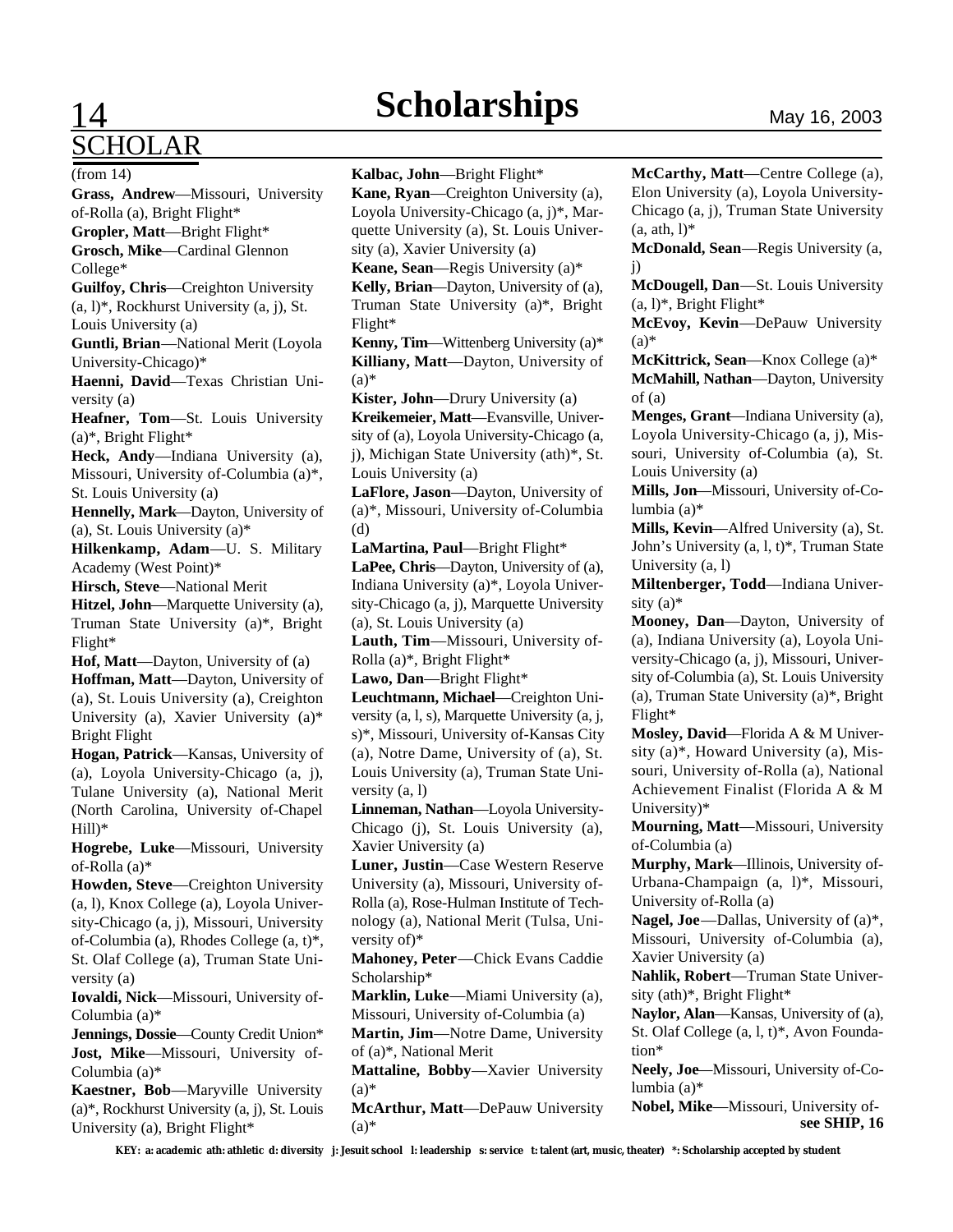## SHIP

(from 14)

Columbia (a), St. Louis University (a), Truman State University (a)\*, Bright Flight\*

**O'Donnell, Rory**—Truman State University (a)\*, Bright Flight\*

**Oehler, Matt**—Drake University (a), Marquette University (a), Minnesota, University of-Twin Cities (a)\*

**Orbe, John**—Dayton, University of (a)\* **Piechowski, Tim**—Indiana University (a) **Place, Howie**—Loyola University-Chicago (a, j)\*, Marquette University (a), St. Louis University (a)

**Pleban, J.C.**—Loyola University (a, j) **Price, Brian**—DePauw University (a)\*, Trinity University (a)

**Price, Chris**—Dayton, University of (a), Xavier University (a), GlaxoSmithKline Financial Scholarship\*

**Purcell, Bob**—Missouri, University of-Columbia (a)

**Queathem, Tom**—Marquette University (a), Missouri, University of-Columbia (a), Missouri, University of-Rolla (a), Tulsa, University of (a)\*

**Recktenwald, Tom**—Miami, University of (Florida) (a)\*

**Reich, Pat**—Dayton, University of (a), Bright Flight\*

**Reynolds, Cliff**—Loyola University-Chicago (j), Rockhurst University (a), Spring Hill College (a, s)\*, St. Louis University (a)

**Riley, Dan**—Loyola University-Chicago (a)

**Risse, Stephen**—Florida Southern College (a), Loyola University-Chicago (a, j), Missouri, University of-Kansas City  $(a)$ 

**Roff, Kyle**—Truman State University  $(a)$ <sup>\*</sup>, Bright Flight<sup>\*</sup>

**Rubbelke, Tim**—Creighton University (a), Missouri, Unviersity of-Columbia (a), St. Louis University (a)\*, Bright Flight\* **Ruzicka, Brian**—Missouri, University of-Columbia (a), Truman State University  $(a)$ <sup>\*</sup>

**Schaefer, Peter**—Truman State University (a, ath)\*, Bright Flight\*

**Schmidt, Donny**—Rockhurst University  $(a, j)^*$ 

**Schrader, Rob**—Missouri, University of-Columbia (a)\*, Bright Flight\*

**Shaver, Matt**—Carnegie Mellon University (a), Denver, University of (a), Loyola University-Chicago (a), Missouri, University of-Columbia (a), Tulane University  $(a)$ <sup>\*</sup>

**Sinnett, Dan**—Rockhurst University (a, j, t)\*, Truman State University (l)

**Slaughter, Pat**—Iowa, University of (a), Marquette University (a), Missouri, University of-Columbia (a), St. Louis University (a), Tulane University (a)\*

**Sneed, Tony**—Beloit College (a), Creighton University (a), Missouri, University of-Columbia (a), St. Louis University (a)\*, Truman State University (a, l)

**Spakowski, Matt**—U. S. Air Force Academy\*

**Steitz, Tim**—St. Louis University (a)\* **Stevenson, Marc**—Bright Flight\*

**Stewart, Geoff**—Indiana University (a)\* **Storm, Adam**—Dayton, University of (a)

**Stroble, Jamie**—Indiana University (a), Marquette University (l)\*

**Strzelec, J.R.**—National Merit\*

**Tandler, Winslow**—Fordham University (a)\*, Loyola University-Chicago (a, j), Miami University (a), St. Louis University (a), Army ROTC (Fordham University)\*

**Thomas, Cole**—Loyola University-Chicago (a, j), Truman State University (a)\* **Thomas, Joe**—Knox College (a), Washington University (a)\*, Bright Flight\*, National Merit\*

**Thompson, Carl**—Missouri, University of-Rolla (a)\*, Bright Flight\*, National Merit\*

**Troy, Phinney**—Missouri, University of-Columbia (a, ath)\*, Bright Flight\*

**Turnure, Dan**—Dayton, University of (a), Missouri, University of-Columbia (a), Notre Dame Club of St. Louis\*

**Twellman, Adam**—Dayton, University of (a), Quincy University (a)

**Tyler, Matt**—Dayton, University of (a), Missouri, Unviersity of-Columbia (a), Bright Flight\*

**Uhrhan, Dan**—Truman State University (a, l)

**Urbanowicz, Justin**—Drury University (a), St. Louis University (a), Truman State University (a)\*

**Uwalaka, Chib**—Loyola University-New Orleans (a)

**Wagnitz, Chris**—Arizona State University (a), Dayton, University of (a), Iowa State University (a)\*, Iowa, University of (a), Missouri, University of-Columbia (a), Purdue University (a), Tulsa, University of (a), National Merit\*

**Wiese, Pat**—Truman State University (a) **Winkler, Tom**—Centre College (a), St. Bonaventure University (a)

**Wojcicki, Chris**—National Merit **Wright, Joe**—Oklahoma, University of (a)\*, National Merit\*

**Zychinski, David**—National Merit\*

**KEY: a: academic ath: athletic d: diversity j: Jesuit school l: leadership s: service t: talent (art, music, theater) \*: Scholarship accepted by student**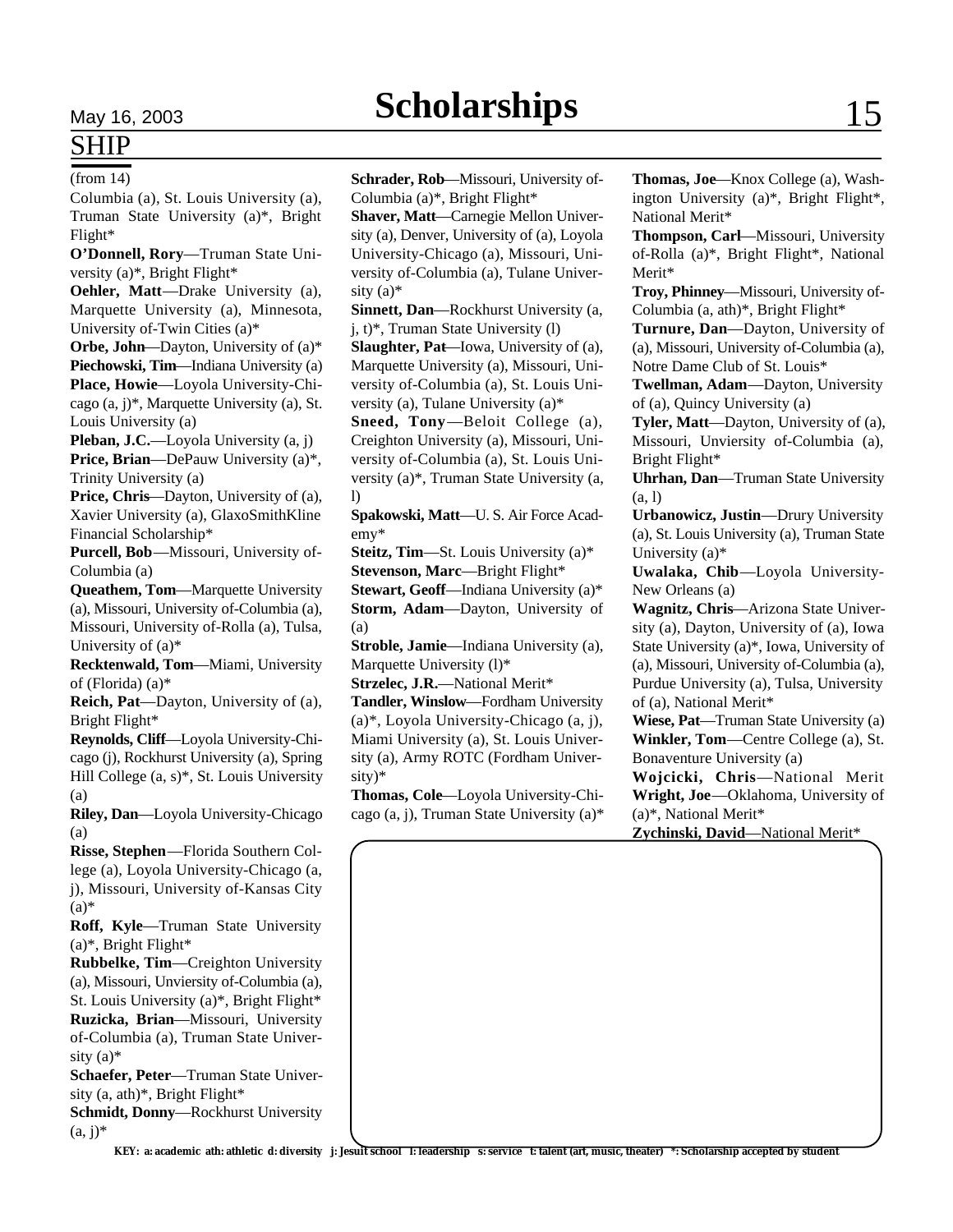## **News**

## **16 News** May 16, 2003  $uizbowlers$  buzz in a fourth-place

#### **Timo Kim Reporter**

L ast Saturday, the Quiz Bowl team traveled to participate in the State Quiz Bowl competition. Consisting of juniors John Hook and Tim Friese and seniors Drew Goodwin, Justin Luner, Mark Murphy, Bob Purcell, and Joe Thomas, these intellectuals combined their knowledge of math, science, literature, and history, among other topics, to march into a fourth-place finish. Mike Leuchtmann was also part of the team but was unable to participate due to his accident.

SLUH prevailed through their first two matches against Jefferson City and Nixa, but then lost to Raymond/Peculiar.

### DROP

#### (from 1)

Hannick believes that no concrete conclusions can be made until possibly four more years of a seven-period schedule.

 "I need to have more years of data because I only have one complete (graduating) year of students during the six-period day, and I have yet to have a class who has had a full seven-period school day for four years. Every class so far has been in a transition," said Hannick.

 Hannick wants to be able to examine the entire career of a student and his opportunities in a seven-period day before drawing any conclusions about the current student enrollment in art classes. The first class with all four years in the sevenperiod day would be the class of 2004, and therefore until Hannick can study those transcripts the data lacks conclusive evidence.

 "The question is what are students doing with the extra period. There is no way to tell if the transitional period's data is useful or not until we get more data," concluded Hannick.

In the seven-period schedule, enrollment in fine arts classes isn't really emphasized to a much greater extent. Currently, counselors work with individual students to guide their unique talents and abilities; class meetings and the incoming freshman academic orientation meeting introduce

However, their two wins allowed them to continue on to the afternoon matches.

In the semifinals, SLUH was pummeled by Liberty, who later went on to defeat Parkway Central for the championship. Their match for third with Central from Cape Girardeau stayed close, however, until Central slipped ahead in the fourth round, leaving SLUH solidly in fourth place.

This year has been a success for the SLUH Quiz Bowl team, which competed as a large school. In order to ensure impartiality, the student population is multiplied by factors of 2 and 1.3 for the all-male population and selection process, respectively, when SLUH is placed in competition brackets.

"(The team) did very well," said Becvar. "We started in late February, later than most other schools, so we didn't get to get as much practice. But, after districts, the students worked really hard, and so we did well at State."

"People could tell that our knowledge came from actual experience in classes and literature, rather than lists of contest-directed material," added Friese.

Next year's team, according to Becvar, will be mostly seniors, with one or two juniors. He said, "I try to look for students who aren't necessarily the best academically, but are bright and quick. They want to do this and really get into the competitive atmosphere."

the art options to students, and the Fine Arts Survey for freshmen gives an exposure to fine arts options at SLUH.

Michalski noticed, "There had been a short-lived trend that, since the seven-period day, more students opt to choose free periods right off the bat. The first year of the schedule, many didn't choose the free period, but once people became more accustomed to the schedule, more people made a conscious choice, for a variety of different reasons, to take a free period."

Students could possibly choose free periods to have more time to study for challenging classes during the day in hopes of creating the most competitive college application possible. If students had a free period during the day, they might be more inclined to choose more difficult courses.

Bugnitz realized that, although students especially interested in art had more opportunities to pursue their interest, the number of students taking art classes beyond the requirement has steadily declined. According to Bugnitz, every freshman takes the Fine Arts Survey class, which was introduced three years ago; therefore, students get their fine arts requirement out of the way their freshman year. Currently, one of Bugnitz's upper-level classes, now a combination of multiple art techniques, has dropped to three students.

"It appears to me that upper-level stu-

dio art has dropped because students had a hard time taking the prerequisites because there weren't three-day-a-week (studio art classes that qualified as) prerequisites," said Bugnitz.

Because theology classes changed to five days per week with the schedule change, some fine arts classes chose to change to three-day-a-week classes to allow students to fulfill their physical education requirements. Theater, studio art, and music classes allow students to leave two times a week in order to attend physical education, despite the fact that some courses are full-week classes.

Bugnitz has brought this issue up with the Instructional Commitee, a group consisiting of department chairs that gather twice a week. Reporting that the number of students taking more than the required number of fine arts classes has decreased, Bugnitz also stated that, although student enrollment has increased slightly, the increase in student enrollment in art classes is minimal compared to the amount of extra semesters students have.

Dr. Schenkenberg stated that, if the data did not help the art department, the administration would "discuss if the sevenperiod day had other purposes. If (the intended effect) isn't happening, the people who designed the seven-period day should take a second look at it."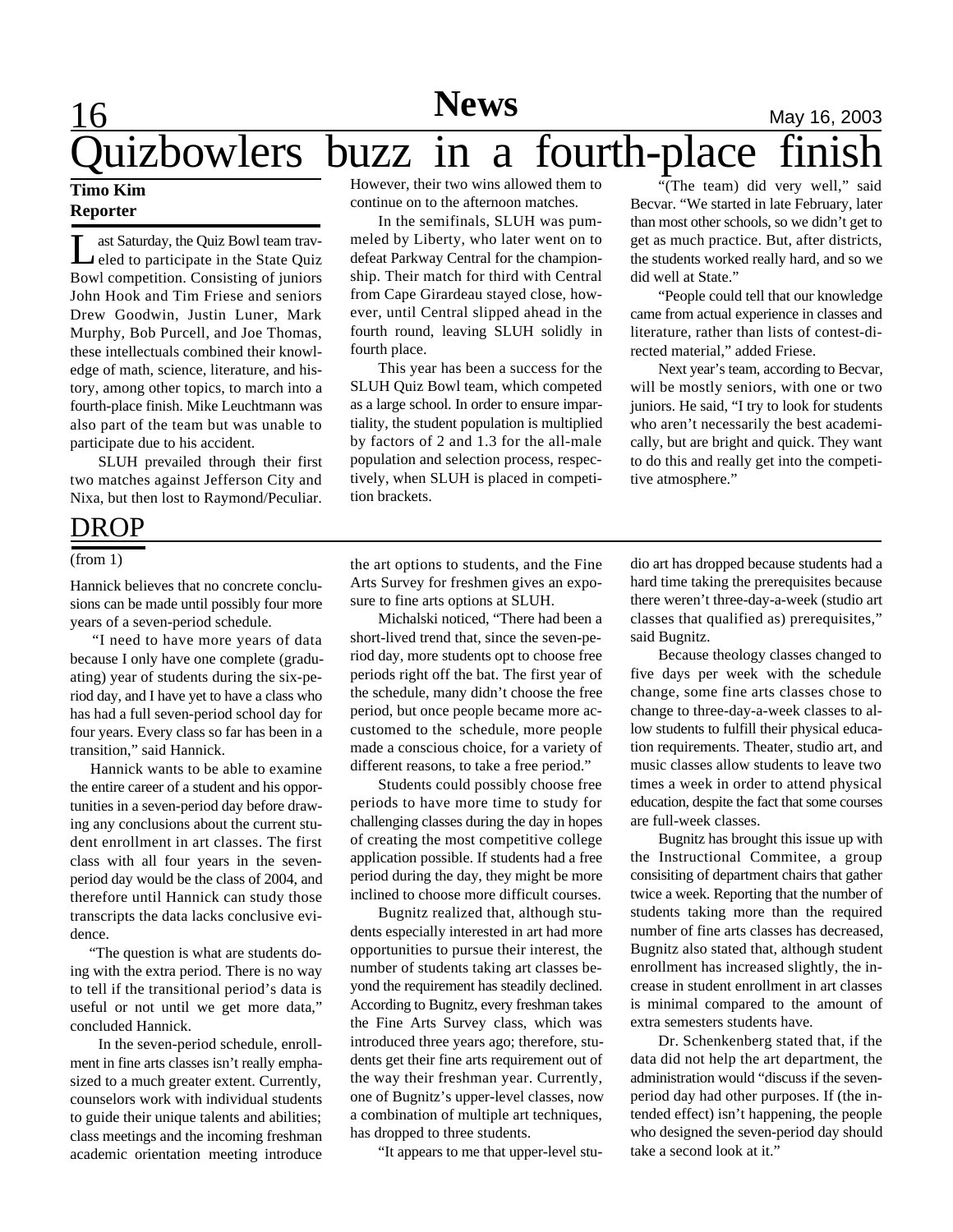### VOL 68

(from 2)

 "To replace Morris," said one departing editor, "will be the toughest hole to fill. I don't think they have anyone who can handle getting dinner together like him. He's a hoss." The editor went on to compare the loss of Morris to the Cardinals' loss of Craig Paquette, from which they never recovered.

 The six-man rotation of editors will be both a new challenge and blessing for the *Prep News*, leaving the paper with a bullpen-by-committee early on.

 "I don't know that there's ever been an editorial staff as big as the one next year," Missey pointed out, and he said he "(didn't) know yet" how it would work out.

 Staff ace and crafty southpaw equivalent Kane will face the challenge of having to decide when to guard the lines and when to bring the infield in for the rest of the team.

 "It'll be hardest on Kane," said Missey. "It's hard to navigate the ship with six hands on the rudder.... He's as earnest an editor as we've had in a long time. I think Brian will lead in his quiet example with four years of experience behind him."

 While Kane recognizes that the editorial staff will be big, he thinks it can work: "Each editor has been assigned to a job or position that I think he can appreciate and succeed in."

 Kane will be flanked on either side by the double play combo of Kim and Fallon as editors.

 "Here's why (having three editors in news) will work—Brian's the most eager, energetic guy on the staff," said Missey.

 Editor Jon Kim, said Missey, "is just a tremendously talented writer. He takes things that aren't very clear and makes them clear."

 The sports section promises to put up a Cy Young caliber ERA with Meek and Mueller (think Zito and Mulder) at the helm.

 "(Big) Dave (Mueller) knows sports from experience (as a varsity soccer player, along with sundry other sports) better than anyone else on the staff. He wrote brilliant soccer articles, and he's just plain talented," said Missey.

 "Pat (Meek)'s an organization guy.... He's got the kind of methodicalness you need," continued the bench coach.

 Hall and the features section represent the J.D. Drew of the staff—unlimited potential.

 "I'm really happy Charlie (Hall) decided to join," said Missey. "Charlie's the perfect features guy. He's such a gifted writer...and he has such a unique vision of the world. He has an aesthetic sense...and a sense of narrative which are perfect for features."

 Missey outlined what would be the greatest asset and challenge for *PN* 68: "The biggest strength next year will be that...you're looking at, really, a group of guys where it's going to be brand new to

them.... Early on it's going to be all struggle, (but) they have a great shot at really defining their own paper. I wouldn't be surprised if the paper even looks different."

 Sophomore Greg Fox and junior Nick Odem, core staffers for *PN* 67, will rejoin the core staff next year. Freshman Tim Huether and junior Tom Fontana worked as reporters this year; the latter is best known for his colorful robot club coverage. They will join Fox and Odem on the *PN* 68 core staff.

 Missey closed with a reflection on changes chasing away the last year's championship ghosts: "Every paper reflects who's running it. The fun thing (next year) will be to see what that means."

**Editor in Chief:** Matt Hoffman **Sports Editor:** Tim Piechowski **Editor:** Denis Agniel, Geoff Brusca **Core Staff:** Rico Bertucci, Brian Fallon, Greg Fox, Charlie Hall, Brian Kane, Jonathan Kim, Patrick Meek, Dave Mueller, Nick Odem, Dan Sinnett, Pat Stephens **Staff:** Matt Morris

**Reporters:** Nick Albrecht, C.J. Baricevic, John Bauman, Tony Bertucci, Mike Cancila, John Castelli, Compiled by Sources, Compiled from Sources, Drew Deubner, Ryan DuBois, Nick Engle, Tom Fontana, Jim Fox, Tim Friese, Kevin Gentsch, Chris Guilfoy, Tim Heuther, Nate Hilliard, Andrew Hrdlicka, Pat Ivers, Matt Killiany, Timo Kim, Joel Koehnemann, Brian

Korbesmeyer, Brian Krebs, Alex Lepp, Mike Leuchtmann, Dave Marek, Steve Mathias, Rob Matschiner, Kevin McCarthy, Dan McDougell, Matt McGraw, Mark Murphy, Steve Nagel, Pat Neuner, Kyle Poelker, Tom Queathem, Sean Rapp, John Schranck, Dave Schwarz, Alex Sciuto, Chris Seals, Mike Smallwood, Geoff Stewart, J.R. Strzelec, Joe Thomas, Ryan Vierling, Tim Weaks, Eric Weiss, Chris Wojicki

**Computer Consultant:** Mr. Bob Overkamp, Mr. Tim Rittenhouse

**Moderator:** Mr. Steve Missey **Advisor:** Mr. Frank Kovarik

**Masthead Design:** Rachel Marling

**Artists**:Calvin Cajigal, Si Kincaid, Howie Place, Dave Schwarz

**Guest Starring:** Tim Elfrink, Jeff Dueker, Raj Joseph, Andy Neilsen, Andrew Ivers, Kevin Moore

The *Prep News* is a student publication of St. Louis University High school. Copyright ©2003 St. Louis University High School *Prep News.* No material may be reprinted without the permission of the moderators and editors.

*Quote of the Week* "So we beat on, boats against the current, borne back ceaselessly into the past." -*The Great Gatsby*